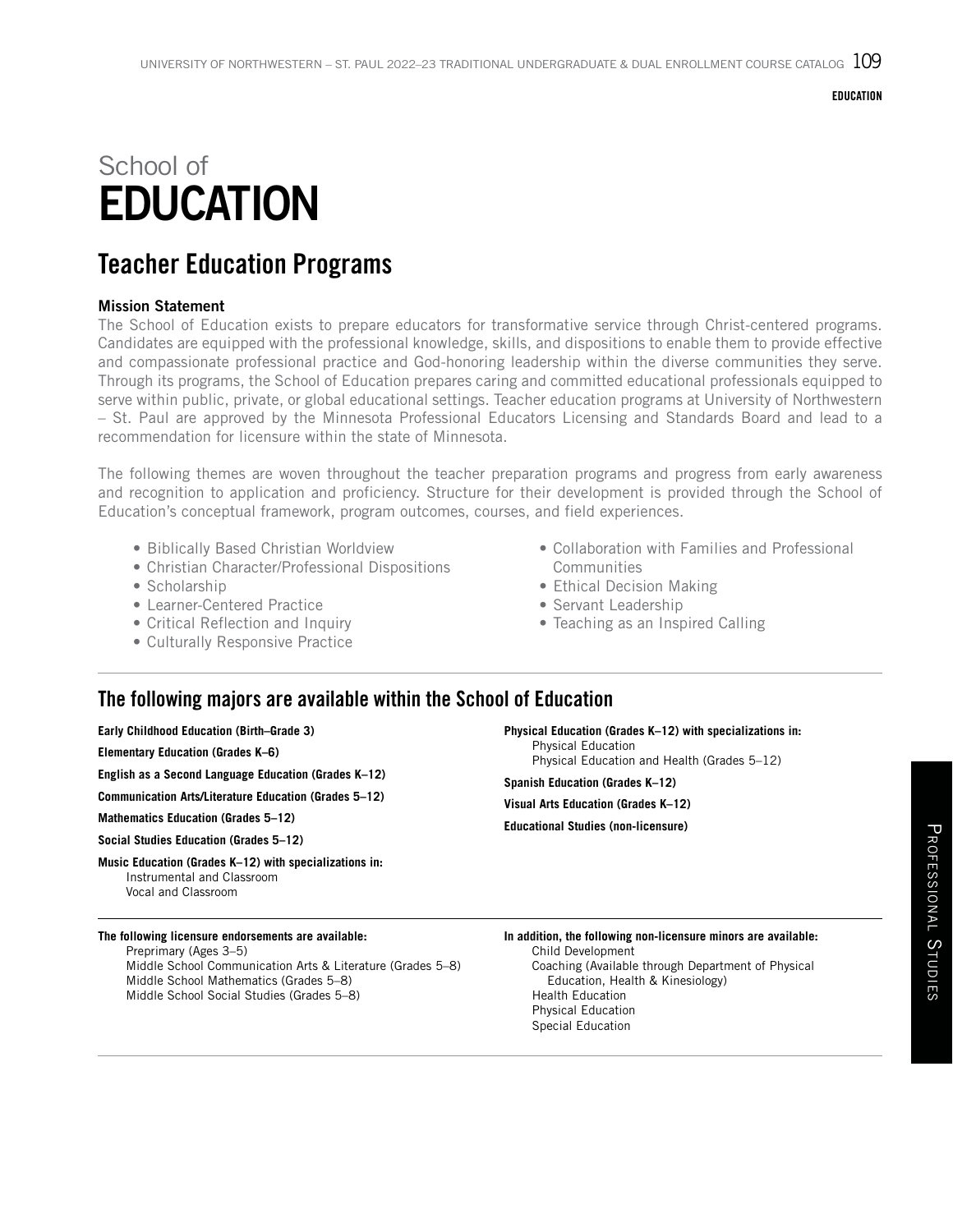### Admission to a Teacher Education Program

Students wishing to enroll in a teacher education program at University of Northwestern must first be accepted into the education program through a formal admission process. Students pursuing a Music Education major must successfully complete the Music Major Progress Interview through the Department of Music & Theatre (see pages 70– 71) prior to being accepted into a teacher education program.

To be considered for admission to a teacher education program, a student must:

- Achieve a cumulative GPA of at least 2.75 on a 4.00 scale, based upon a minimum of 50 semester credits earned from University of Northwestern. from University A transfer student must be enrolled for at least one semester at University of Northwestern before being admitted to a teacher education program.
- 2. Submit a completed Open/Closed File form to the School of Education.
- 3. Complete EDU2215 Educational Foundations or an equivalent transfer course with a grade of C or above.
- 4. Complete the School of Education Disposition Survey.
- 5. Submit evidence of a successful field experience in EDU2215 Educational Foundations or an equivalent transfer course.
- 6. Submit an autobiography and teaching decision paper to the School of Education.
- 7. Demonstrate English proficiency by receiving a B- or above in ENG1105 Composition or ENG1825 Honors Composition. Students not achieving the required grade in ENG1105 or ENG1825 must successfully complete ENG0109 with a grade of C or above.
- 8. Achieve a grade of C or above in ENG2205 Critical Thinking and Writing or ENG2825 Honors Critical Thinking and Writing.
- 9. Demonstrate speech proficiency by receiving a B- or above in SPE1075 Public Speaking or SPE1825 Honors Public Speaking. Students not achieving a B- or above in this course must submit a "Certification of Proficiency in Speech" form signed by the course instructor.
- 10. Certify an understanding of state testing requirements and School of Education recommendations around required state testing.
- 11. Certify an understanding of cooperating school requirements related to COVID-19 and background checks.
- 12. Interview with the School of Education's Admission and Retention Committee. The student must meet with the committee and be accepted into a teacher education program before taking selected 3000- and 4000-level education classes.

### Retention in a Teacher Education Program

Retention in a teacher education program is based on the following:

- 1. Maintaining a cumulative GPA of at least 2.75.
- 2. Maintaining a GPA of at least 2.75 in the major.
- 3. Meeting all minimum grade requirements as defined in the university catalog.
- 4. Obtaining satisfactory field experience recommendations.
- 5. Successfully completing all Professional Behavior Plans and Academic Progress Plans required by the Admission and Retention Committee.
- 6. Students in a teacher education program must be able to

demonstrate the health, safety, and stamina necessary for working with children and young adults. The Admission and Retention Committee may request documentation from a health care professional in verifying a student's ability to meet health, safety, and stamina standards and may use this information in decisions related to long-term program planning.

If the appropriate GPA is not maintained, consideration may be given by the School of Education to dismiss the student from the teacher education program or to counsel the student into another program area.

A student receiving less than the minimum grade a second time in a course which the School of Education or major specifies as requiring a minimum grade, will result in automatic termination of enrollment in a teacher education program. Minimum grade requirements are listed on page 112.

If a student receives a negative evaluation from a field experience, that experience must be repeated successfully before student teaching. A field experience may be repeated only once.

The Admission and Retention Committee will make the final decision in dismissal cases. All dismissal cases may be appealed.

FOR FURTHER DETAILS REGARDING ADMISSION AND RETENTION IN TEACHER EDUCATION PROGRAMS, SEE THE UNIVERSITY OF NORTHWESTERN TEACHER EDUCATION HANDBOOK.

### Teacher Licensure

Students who successfully complete teacher education programs at University of Northwestern and who meet Minnesota teacher licensure requirements are eligible to apply to the Minnesota Professional Educator Licensing and Standards Board (PELSB) for licensure in their program areas. Students should follow the licensure application process outlined in the Teacher Education Handbook. Copies of the handbook are available in the School of Education office and on its Confluence site. All first-time licensure candidates are required to pay a fee and have a criminal background check completed as part of the licensure application process.

Licensure candidates must meet the licensure requirements that are current at the time of program completion. These requirements take precedence over all earlier curriculum requirements. Students are encouraged to work closely with an academic advisor in order to be aware of changes in licensure requirements that may affect their programs.

Candidates applying for Minnesota teacher licensure are required by Minnesota teacher licensure laws to successfully complete standardized tests as part of the licensure system. Information about these tests is available in the Teacher Education Handbook and in the School of Education office.

### Teacher Licensure Program Portfolio

All students completing a teacher licensure program must successfully complete a licensure program portfolio as defined within the Teacher Education Handbook and Portfolio Handbook available in the School of Education office and on its Moodle site. Portfolios are typically submitted for review in the semester preceding student teaching.

## Post-Baccalaureate Teacher Licensure Program

Students who already have an earned bachelor's degree and wish to complete the requirements for Minnesota teacher licensure may apply for the post-baccalaureate teacher licensure program. Candidates for the post-baccalaureate program must be admitted to University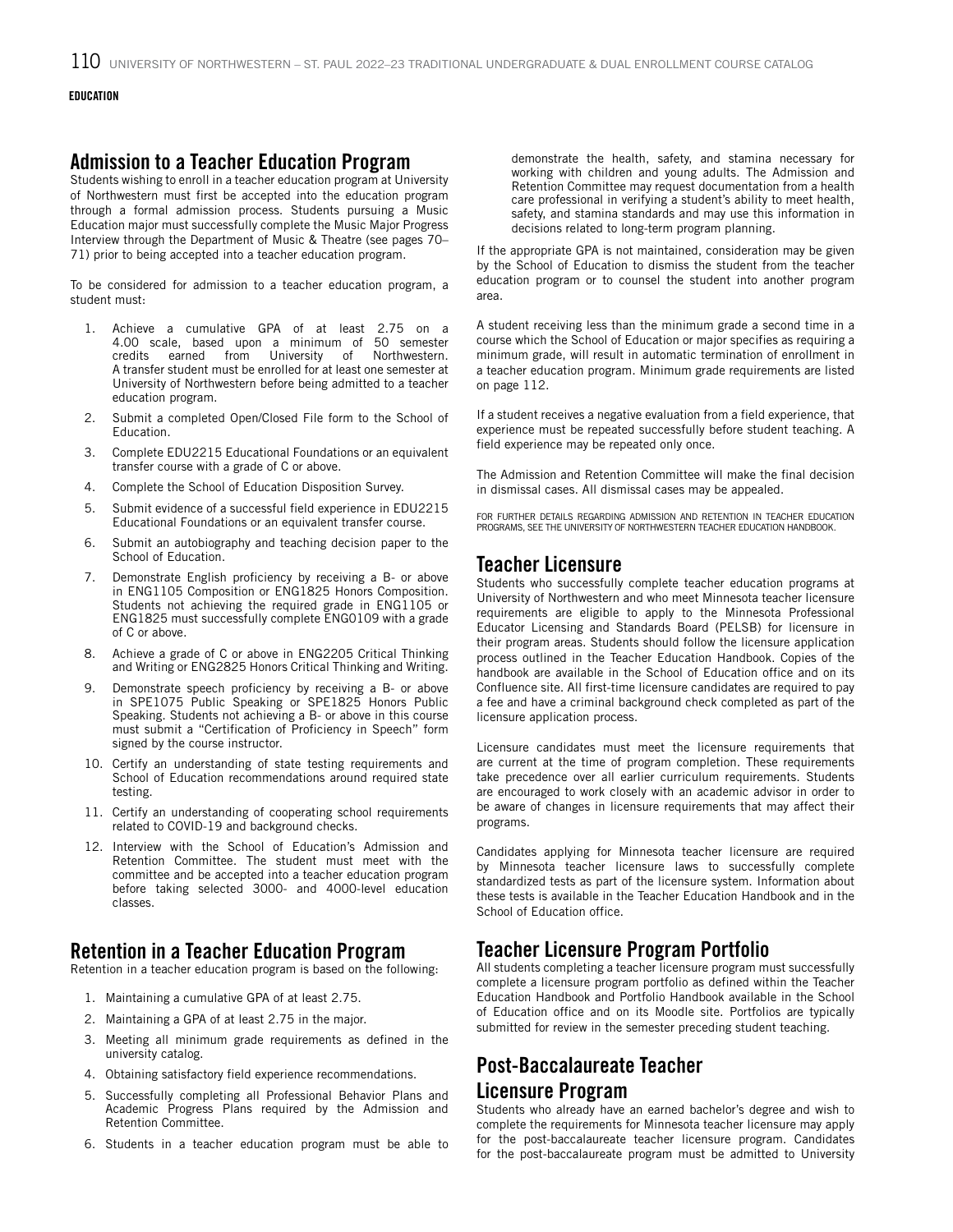of Northwestern and meet all requirements for admission to teacher education programs. In addition, they must have earned a bachelor's degree from a four-year, regionally accredited institution with a GPA of at least 2.75 on a 4.00 scale. The bachelor's degree major must be applicable to the area of licensure, as determined by the School of Education. Candidates interested in the post-baccalaureate teacher licensure program should contact the Office of Admissions. No degree is granted for post-baccalaureate teacher education coursework completed at Northwestern. An individual program plan is designed for each candidate and requirements are met through the completion of courses offered through the traditional undergraduate program.

## Educational Studies Major

A degree program in educational studies is available upon recommendation by the School of Education. The major does not lead to teacher licensure in the state of Minnesota. Students interested in this major should consult with their academic advisor or the Assistant Dean of the School of Education. This program is not open to students with pre-professional program standing.

## Dual Licensure Options

Students may choose to complete licensure in two fields. This typically adds a minimum of two semesters to the academic program. Students who wish to complete a dual licensure program should contact the School of Education office for details regarding program planning.

### Admission to Student Teaching

All students who have been admitted to a teacher education program and who wish to complete student teaching must be formally admitted to student teaching in their major.

### **This is accomplished by completing the following procedures:**

- 1. The student determines with his/her advisor the projected year and semester of student teaching, based on successful completion of EDU3235 Instructional Foundations and all methods courses and reports this to the Director of Student Teaching. EDU3235 must be taken before methods courses.
- 2. The student attends an application meeting with the Director of Student Teaching during the fall semester of the school year preceding student teaching.
- 3. The student completes the application material for student teaching and returns it to the Director of Student Teaching by the deadline set at the orientation meeting. Late applications may result in an appeal and a delay in the student teaching semester. **INCOMPLETE APPLICATIONS WILL NOT BE ACCEPTED.**  The student must notify the Director of Student Teaching of any changes in the information.
- 4. The student must meet with the Admission and Retention Committee during the semester preceding student teaching. This meeting is called and led by the Coordinator of the major in which the student is seeking licensure. During this meeting, the committee will review the student's application for student teaching and provide a recommendation regarding admission to student teaching.

In order to receive final clearance by the Admission and Retention Committee to student teach, the student **MUST** satisfy the following requirements:

### **a. Have a cumulative GPA of at least 2.75 in all University of Northwestern coursework at the end of the semester preceding student teaching.**

**b. Have a cumulative GPA of at least 2.75 within the major and pass all major and minor field courses with a grade of C or above.**

**c. Remove all course incompletes and any grades below C in the education core or grades below departmental standards within the major or minor. Courses requiring minimum grades before student teaching are listed below.**

**d. Successfully complete all coursework in the education major or minor, including field placements.**

**e. Successfully complete all Professional Behavior Plans. Obtain clearance from the School of Education office.**

### **f. Successfully complete all Academic Progress Plans. Obtain clearance from the School of Education office.**

Students currently enrolled in their last methods courses may meet with the Admission and Retention Committee. However, final approval for student teaching is contingent upon satisfactory completion of all education core and methods courses.

5. Placement confirmation information will be sent from the Director of Student Teaching to the student. Although this information may be received prior to meeting with the Admission and Retention Committee, final approval for student teaching will be granted only after the student's meeting with the committee and demonstrating to them the completion of all requirements.

Once admitted to student teaching, it is the student teacher's responsibility to inform the Director of Student Teaching of any change or requests for change of status regarding the student teacher's health, employment, and activities involvement. Requests for change of status will be reviewed by the Admission and Retention Committee.

6. The student teacher is required to register for EDU4835, Seminar in Professional Issues, the same semester as student teaching. Orientation sessions precede the placement start date. Due to liability issues, absences from any orientation session will result in the student being ineligible to student teach. In such cases, the student teaching experience will be rescheduled, usually the next semester.

### Retention in Student Teaching

Retention in student teaching is dependent upon satisfactory evaluations from the cooperating teacher and the UNW supervisor throughout the student teaching placement.

Should academic or professional concerns regarding the student teacher's performance arise, an intervention meeting with the Admission and Retention Committee will be scheduled by the coordinator of the major.

Withdrawal from a student teaching placement for any reason results in termination of all future student teaching placements and will require the candidate to reapply to the student teaching program.

Additional student teaching may be required as recommended by the Admission and Retention Committee as supported by the final evaluation submitted by the cooperating teacher or the UNW supervisor.

Tuition refund and transcript notation policies defined in the catalog for all Northwestern courses apply to withdrawal from student teaching.

## Readmission to Student Teaching

A student who wishes to be readmitted to student teaching after a withdrawal or termination from student teaching must reapply for admission to student teaching. Student teaching may be repeated only once, for a total of two attempts. All repeats of student teaching are subject to the approval of the School of Education Admission and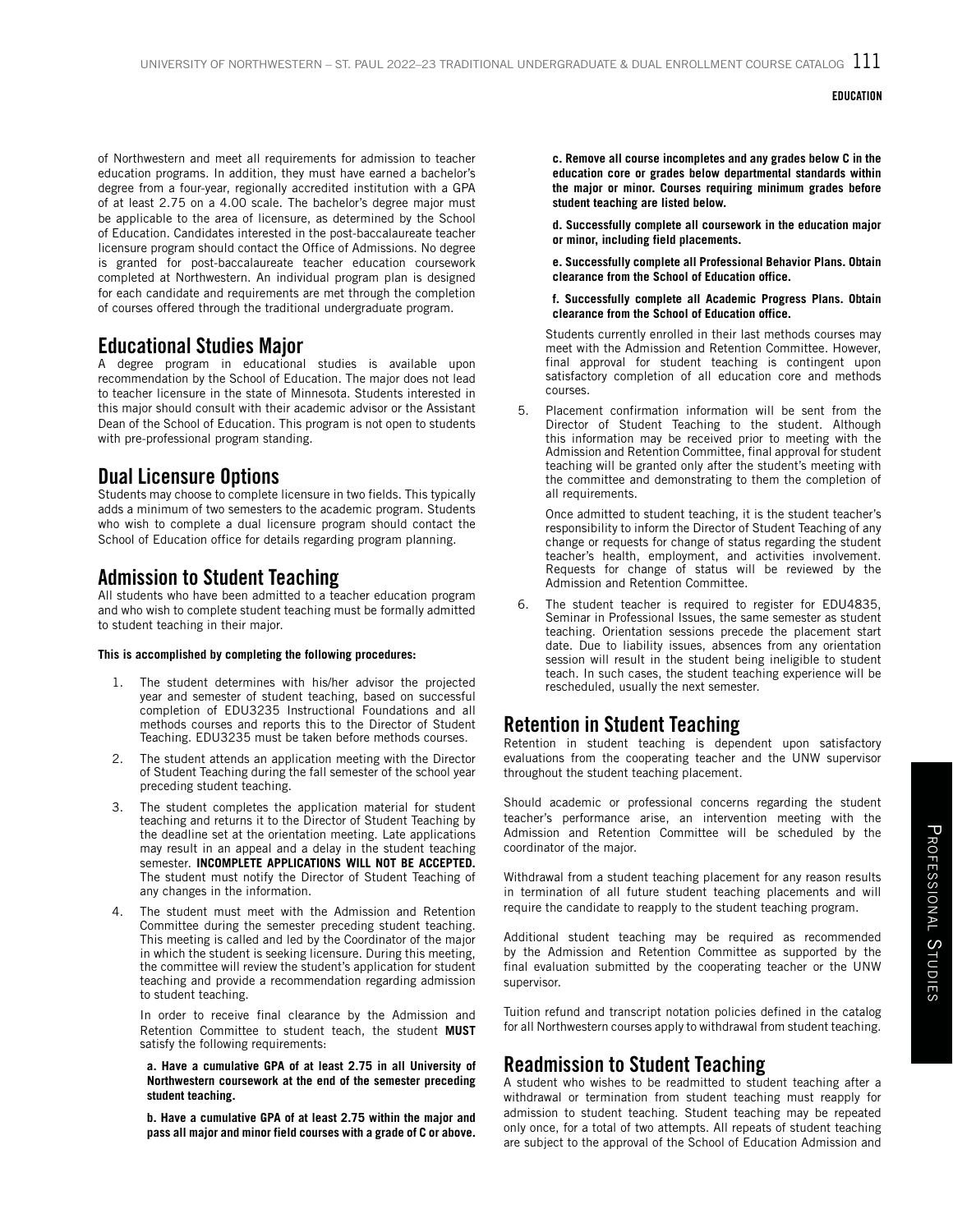Retention Committee. Procedures for reapplying to student teaching may be found in the Teacher Education Handbook, which is available in the School of Education Office and School of Education Confluence site.

## Minimum Grade Requirements for Admission to Student Teaching

1. ALL EDUCATION CORE COURSES RECEIVING LETTER GRADES MUST BE PASSED WITH A GRADE OF C OR ABOVE.

**These include the following:**

EDU2215 Educational Foundations

- EDU3209 Human Relations in a Cross-Culturally Diverse World
- EDU3215 Educational Psychology
- EDU3217 School Health and Drug Problems
- EDU3225 Educating Multilingual Learners
- EDU3235 Instructional Foundations
- EDU3285 Educating Diverse Learners
- EDU3255 Content Area Reading
- EDU3301 Instructional Technology I
- EDU3302 Instructional Technology II
- EDU4415 Education Ethics
- 2. ALL EDUCATION LAB COURSES MUST BE SUCCESSFULLY PASSED. **In the Education core, these include the following:**

### EDU2215L Educational Foundations Lab EDU3209L Human Relations Lab EDU3285L Educating Diverse Learners Lab

- 3. ALL COURSES IN THE MAJOR AND MINOR MUST BE PASSED WITH A GRADE OF C OR ABOVE. ALL LAB COURSES IN THE MAJOR OR MINOR MUST BE SUCCESSFULLY PASSED.
- 4. THE FOLLOWING PROFESSIONAL COURSES WITHIN THE TEACHER EDUCATION MAJORS AND MINORS MUST BE PASSED WITH A GRADE OF C OR ABOVE: **Communication Arts / Literature Education**
	- EDE4356 Teaching Language and Communication in Grades 5–8 EDE4366 Teaching Language and Communication in Grades 5–12 EDE4367 Teaching Secondary Reading and Literature in Grades 5–12
	- ENG3125 Structure of English Grammar ESL3210 Introduction to Sociolinguistics
	- LIT3255 Young Adult Literature

#### **Early Childhood Education**

- CFD3205 Child Development CFD3309 Facilitating Learning and Development in Young Children ECE2216 Foundations of Early Childhood Education ECE3306 Infant/Toddler Methods ECE4215 Early Childhood Visual Arts Methods and Strategies ECE4217 Early Childhood Music Methods and Strategies ECE4316 Pre-primary Methods **Elementary Education** EEL4307 Language Arts and Literature in the Elementary School
- EEL4317 Mathematics Methods and Strategies (K–3)
- EEL4318 Science and Social Studies Methods
- and Strategies (K–3)
- EEL4319 Physical Education and Health Methods and Strategies (K–3)
- EEL4327 Kindergarten Methods and the Primary Learner EEL4335 Mathematics Methods for Elementary Teachers
- (Grades K–6)
- EEL4336 Physical Education and Health Methods for Elementary Teachers (Grades K–6)
- EEL4337 Social Studies Methods for Elementary Teachers (Grades K–6)
- EEL4338 Science Methods for Elementary Teachers (Grades K–6)
- EEL4345 Language Arts Content and Teaching Strategies (Grades K–6)
- EEL4346 Reading Methods and Strategies (Grades K–6)
- EEL4347 Children's Literature K–6
- EEL4835 Elementary Methods Seminar I
- EEL4836 Elementary Methods Seminar II
- EAR4345 Art Methods for Elementary Teachers
- MUE4345 Music Methods for Elementary Teachers (Grades K–6)

### **ESL Education**

- EDL4325 Teaching Grammar for ESL
- EDL4326 ESL Curriculum and Assessment
- EDL4461 ESL K–12 Methods and Materials I
- EDL4462 ESL K–12 Methods and Materials II
- ENG3125 Structure of English Grammar
- ESL3215 Language, School and Society
- ESL3315 Theory of Second Language Acquisition

#### **Mathematics Education**

- MAE4456 Methods of Teaching Mathematics in the Middle School (Grades 5–8)
- MAE4467 Methods of Teaching Mathematics in the High School (Grade 9–12)

### **Middle Level Endorsement**

CFD3207 Adolescent Development and the Middle Level Learner

### **Music Education**

- MUE3270 Instrumental Methods Overview
- MUE4355 Elementary and Middle School Music Methods (Grades K–8)
- MUE4365 Secondary Choral and General Music Methods
- MUE4375 Woodwind Methods
- MUE4376 Brass Methods
- MUE4377 Percussion Methods
- MUE4378 String Methods
- MUE4379 Band/Orchestra and General Music Methods
- MUS2176 Fundamentals of Conducting
- MUS3277 Advanced Conducting
- MUS4401 Vocal Pedagogy I

### **Physical Education**

HPE3075 Assessment and Measurement in Physical Education EPH4345 Methods of Teaching Elementary Physical Education EPH4365 Methods of Teaching Secondary Physical Education

EPH4375 Adapted Physical Education (Grades K–12)

### **Social Studies Education**

- SSE3255 National Government for Middle School Teachers
- SSE4358 Social Studies Conte
- SSE4458 Methods of Teaching Social Studies I (Grades 5–8)
- SSE4468 Methods of Teaching Social
	- Studies II (Grades 9–12)

### **Visual Arts Education**

EAR4345 Art Methods for Elementary Teachers EAR4465 Art Methods for Secondary Art Teachers

### **World Language Education: Spanish**

WLE4415 Methods and Materials for Language Teaching WLE4416 Methods and Material for ESL/World Language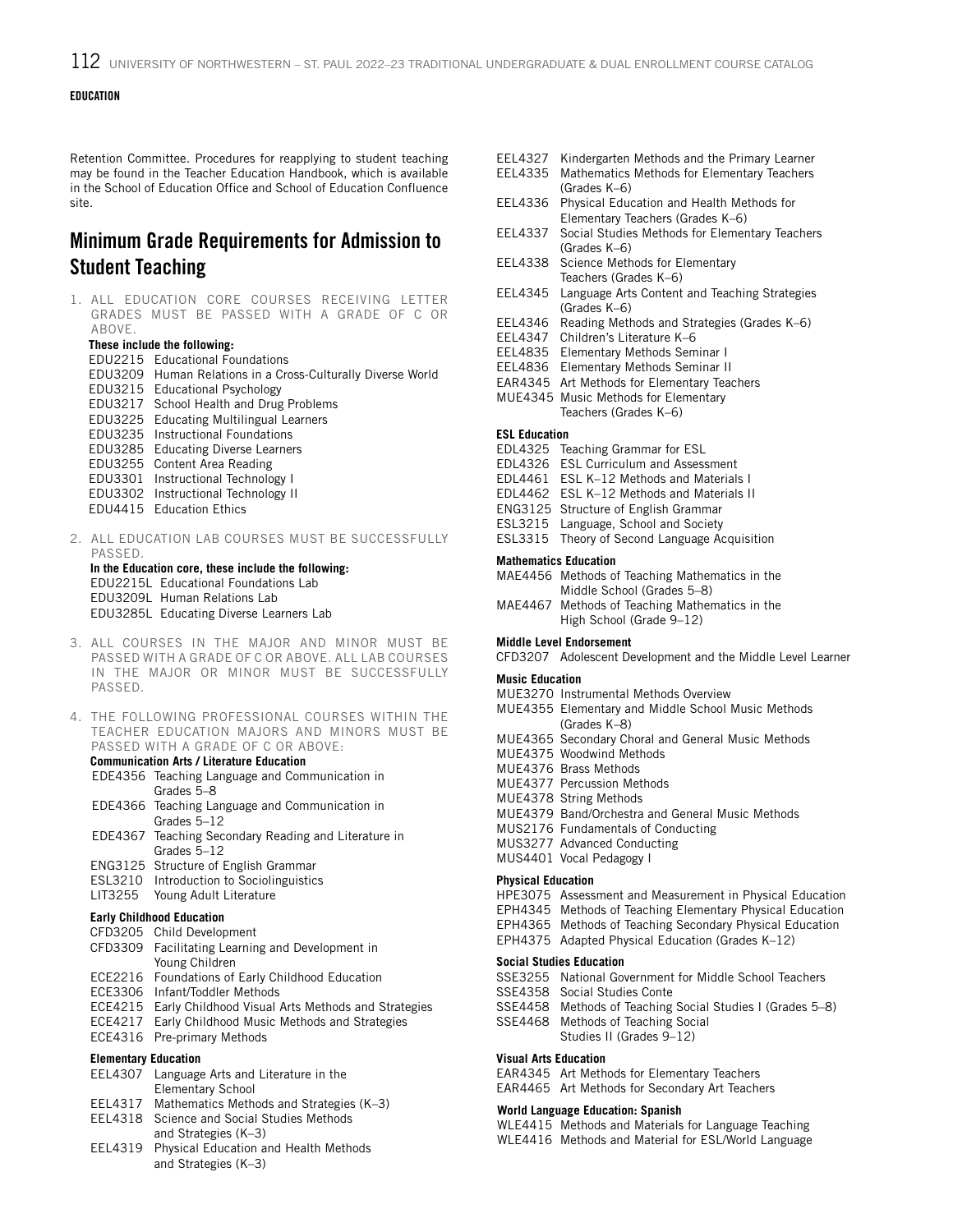# Minimum Grade Requirements for Licensure Recommendation

**The following course must be passed with a grade of B- or above before a student is recommended for licensure:**

EDU49XX Student Teaching

**The following course must be successfully passed:**

EDU4835 Seminar in Professional Issues

## Appeals Processes

### SCHOOL OF EDUCATION ACTIONS

The School of Education Appeals Committee will consider academic matters concerning the relationship between teacher education students and the School of Education. Examples of academic matters which the committee will consider are listed below.

- Admission to a teacher education program
- Admission to student teaching
- Dismissal from a teacher education program
- Licensure decisions
- Actions of the Admission and Retention Committee

Detailed information about the appeals process is available in the Teacher Education Handbook and the School of Education Office.

### **Licensure/Credential Appeals**

University of Northwestern is approved by the Minnesota Professional Educators Licensing and Standards Board to provide programs leading to teacher licensure programs. Therefore, according to MN Statute 122A.09, Subdivision 4c, the Minnesota Professional Educators Licensing and Standards Board may assist in resolving disputes between a student preparing for teacher licensure or a licensed graduate of a teacher preparation program and the institution when the dispute involves an institution's recommendation for licensure affecting the person or the person's credentials. Additional information about this process is available in the Teacher Education Handbook and the School of Education Office.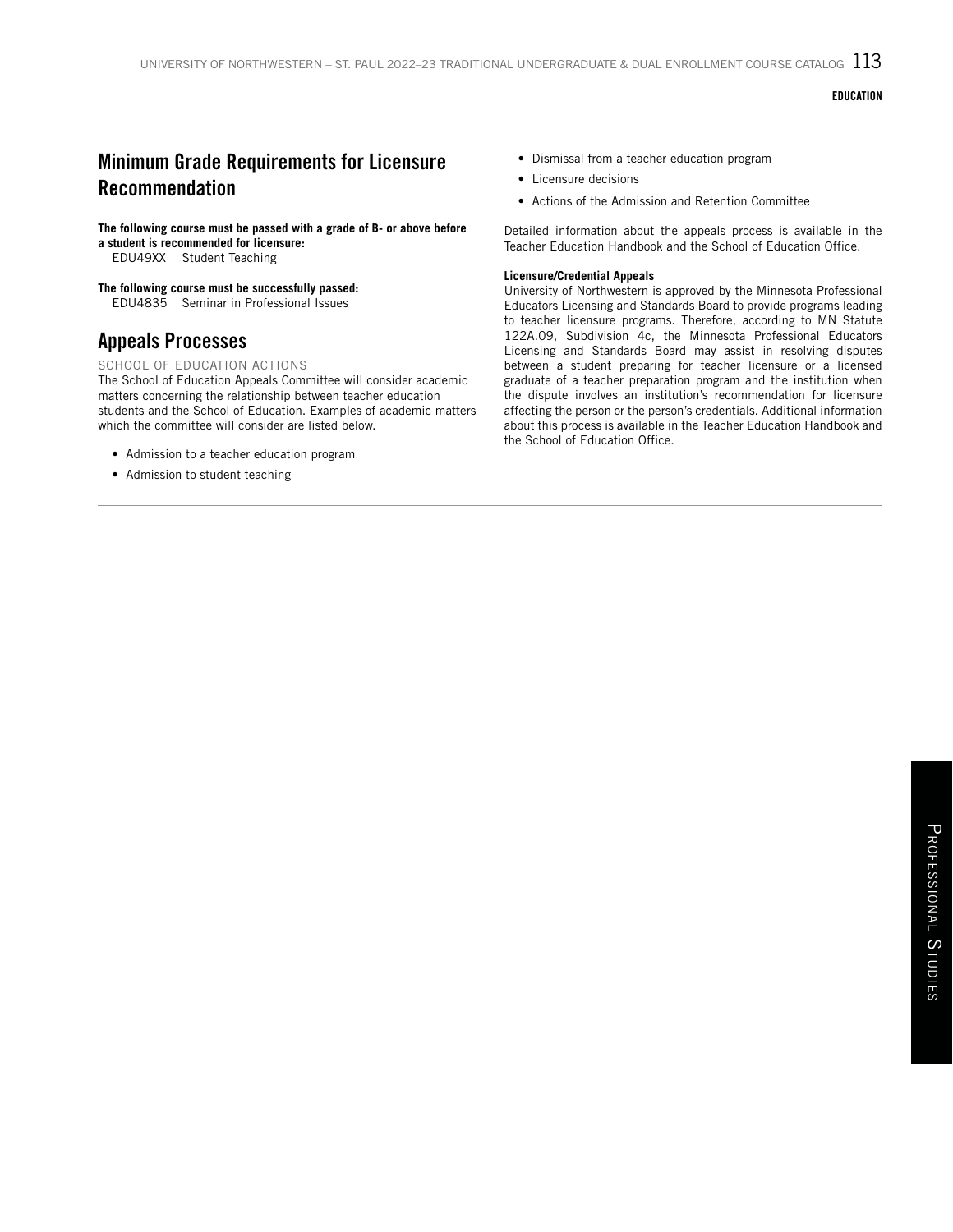# Licensure Programs

# Communication Arts/Literature Education Major Bachelor of Science

The Communication Arts/Literature Education major is designed to prepare students to teach English in Grades 5–12 in private and public schools. The degree is granted upon completion of credits specified on pages 48–49 (40 credits must be successfully completed in 3000- or 4000-level courses).

- **Cultural & Global Engagement** requirement in core curriculum must include EDU3209, 3209L, and 3225.
- **Creative Expression** requirement in core curriculum must include 4 credits selected from LIT- or LTH-prefix courses or SPA3325.
- **Scientific & Quantitative Literacy** social science course in core curriculum: PSY2108.

### Education Core. . **34 cr** CFD3207 Adolescent Development and the Middle Level Learner. . 2 EDU2215 Educational Foundations. . . . . . . . . . . . . . . . . 2 EDU2215L Educational Foundations Lab. . . . . . . . . . . . . . . 0<br>EDU3209 Human Relations in a Cross-Culturally Diverse Human Relations in a Cross-Culturally Diverse World (SEE CULTURAL & GLOBAL ENGAGEMENT REQUIREMENT ABOVE) EDU3209L Human Relations Lab (SEE CULTURAL & GLOBAL ENGAGEMENT REQUIREMENT ABOVE) EDU3215 Educational Psychology......................2 EDU3217 School Health and Drug Problems . . . . . . . . . . . 2 EDU3225 Educating Multilingual Learners (SEE CULTURAL & GLOBAL ENGAGEMENT REQUIREMENT ABOVE) EDU3235 Instructional Foundations [**WCE]**. . . . . . . . . . . . . . 3 EDU3255 Content Area Reading. . 2 EDU3285 Educating Diverse Learners . . . . . . . . . . . . . . . . 2 EDU3285L Educating Diverse Learners Lab. . . . . . . . . . . . . 0 EDU3301 Instructional Technology | . . . . . . . . . . . . . . . . 1 EDU3302 Instructional Technology II. . 1 Education Ethics [OCE]...................2 EDU4835 Seminar in Professional Issues. . . . . . . . . . . . . 1

#### **Select one of the following sets of courses (14 cr):**

| EDU4916H Student Teaching in Communication Arts/Literature |  |
|------------------------------------------------------------|--|
| Education - High School 14                                 |  |
| EDU4916M Student Teaching in Communication Arts/Literature |  |
| Education - Middle School 14                               |  |
|                                                            |  |

Placement is dependent on previous field experiences in the program.

WCE = WRITTEN COMMUNICATION EMPHASIS.

OCE = ORAL COMMUNICATION EMPHASIS.

SEE PAGE 50 FOR EXPLANATION AND PREREQUISITES.

### Required Major Courses . **38–41 cr** ENG3125 Structure of English Grammar . . . . . . . . . . . . . . 4 ESL3210 Introduction to Sociolinguistics . . . . . . . . . . . . . 2 LIT2105 Literary Studies. . 4 LIT3136 Shakespeare. . 2 LIT3255 Young Adult Literature . . . . . . . . . . . . . . . . . . 2 EDE3306 Communication Arts and Literature Education: Content and Standards. . . .2 EDE4366 Teaching Language and Communication in Grades 5–12 **[OCE]**. 4 EDE4367 Teaching Secondary Reading and Literature Methods **[OCE]**. 4 EDE4100M Teaching Secondary Reading and Literature Lab - Middle School. . 0 EDE4200H Teaching Secondary Reading and Literature Lab - High School. . 0 **Select 6 credits from the following:** COM2107 Communication Theory . . . . . . . . . . . . . . . . . . 4 THE1051 Acting I. . 4 THE1055 Introduction to Theatre . . . . . . . . . . . . . . . . . . 2 THE2045 Children's Theatre ............................2 Courses with ENG, LIT, or LTH prefix . . . . . . . . . . . . . . . . 2–6 **Select one of the following:** ENG2216 Writing of Poetry. . 2 ENG2217 Writing of Fiction. . 2 **Select one of the following:** LIT3145 Contemporary World Literature. . . . . . . . . . . . . . 2 **and** LIT2156 Contemporary Poetry **or** LIT2157 Contemporary Fiction . . . . . . . . . . . . . 2 **or** LIT2118 Multiethnic American Literature. . . . . . . . . . . . . 4 **Select one of the following:**<br>LIT3221 American Lite LIT3221 American Literature I. . 4 LIT3222 American Literature II. . 4 LIT3231 British Literature I. . 4 LIT3232 British Literature II. . 4 **Select 0–1 credit from the following:**  ENG4615 Literary Editing  $\ldots \ldots \ldots \ldots \ldots$ JOU2625 Journalism Workshop . . . . . . . . . . . . . . . . . . 0-1 SPE2625 Speech Workshop.............................0-1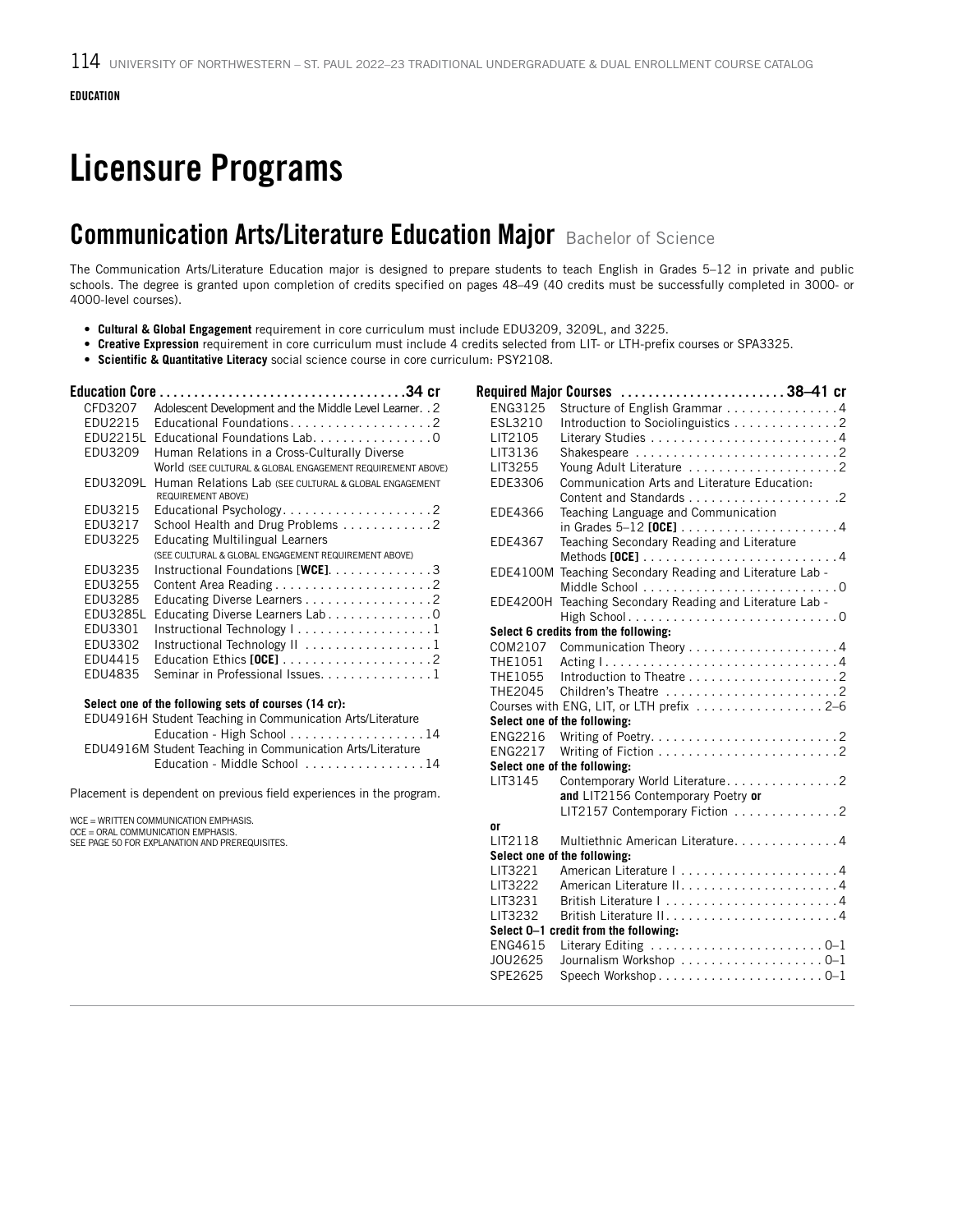# Early Childhood Education (Birth–Grade 3) Major Bachelor of Science

The Early Childhood Education major is designed to prepare students to teach in early childhood (birth through grade 3) classrooms in private and public schools. Early Childhood Education majors have the opportunity to complete 12 credits of program requirements through a fall semester study abroad\* experience at Stranmillis, a college of Queen's University in Belfast, Northern Ireland. The semester in Belfast is best suited to students in their junior year. Check the ECE Four-Year Planning Guide called Northern Ireland Track to note required course sequence and prerequisites. The degree is granted upon completion of credits specified on pages 48–49 (40 credits must be successfully completed in 3000- or 4000-level courses).

- **Cultural & Global Engagement** requirement in core curriculum must include EDU3209, 3209L, and 3225.
- **Creative Expression** courses in core curriculum must include ART1005, 1007, or 1825; and MUS1075 or MUH3105.
- **Scientific & Quantitative Literacy** mathematics course in core curriculum must include MAT1006, Mathematics for Elementary Teachers, or an alternate course with a MAT prefix at or above the 1000 level if competency for MAT1006 is demonstrated through the Department of Computing, Data & Mathematical Sciences. Social science course: PSY2108.
- **Students enrolling in Early Childhood Education** courses requiring field experiences must have clearance from the Minnesota State Department of Human Services Background Study.

| EDU2215         |                                                                                      |
|-----------------|--------------------------------------------------------------------------------------|
| EDU2215L        | Educational Foundations Lab0                                                         |
| EDU3209         | Human Relations in a Cross-Culturally Diverse World                                  |
|                 | (SEE CULTURAL & GLOBAL ENGAGEMENT REQUIREMENT ABOVE)                                 |
| EDU3209L        | Human Relations Lab                                                                  |
|                 | (SEE CULTURAL & GLOBAL ENGAGEMENT REQUIREMENT ABOVE)                                 |
| EDU3215         | Educational Psychology2                                                              |
| EDU3217         | School Health and Drug Problems 2                                                    |
| EDU3225         | <b>Educating Multilingual Learners</b>                                               |
|                 | (SEE CULTURAL & GLOBAL ENGAGEMENT REQUIREMENT ABOVE)                                 |
| EDU3235         | Instructional Foundations [WCE] 3                                                    |
| EDU3285         | Educating Diverse Learners 2                                                         |
| <b>EDU3285L</b> | Educating Diverse Learners Lab. 0                                                    |
| EDU3301         | Instructional Technology I1                                                          |
| EDU3302         | Instructional Technology II 1                                                        |
| EDU4415         | Education Ethics [OCE] $\ldots \ldots \ldots \ldots \ldots$                          |
| EDU4835         | Seminar in Professional Issues. 1                                                    |
| EDU4976         | Student Teaching in Early Childhood: Pre-primary . 7                                 |
| EDU4977         | Student Teaching in Early Childhood:                                                 |
|                 | Elementary $K=3$ 8                                                                   |
|                 | WCE = WRITTEN COMMUNICATION EMPHASIS.                                                |
|                 | OCE = ORAL COMMUNICATION EMPHASIS.<br>SEE PAGE 50 FOR EXPLANATION AND PREREQUISITES. |
|                 |                                                                                      |

\* SEE RELATED INFORMATION ON PAGES 19–20 AND 37–38

| CFD3205         |                                                      |  |
|-----------------|------------------------------------------------------|--|
| CFD3205L        |                                                      |  |
| CFD3309         | Facilitating Learning and Development in             |  |
|                 |                                                      |  |
| ECE2216         | Foundations of Early Childhood Education 2           |  |
| ECE2216L        | Foundations of Early Childhood Education Lab 0       |  |
| ECE3306         |                                                      |  |
| ECE3306L        |                                                      |  |
| <b>ECE3307L</b> | Toddlers Methods Lab0                                |  |
| ECE4215         | Early Childhood Visual Arts Methods and Strategies 2 |  |
| ECE4217         | Early Childhood Music Methods and Strategies. 2      |  |
| ECE4316         |                                                      |  |
| <b>ECE4316L</b> | Pre-primary Methods Lab 0                            |  |
| EEL4307         | Language Arts and Literature in the                  |  |
|                 |                                                      |  |
| FFI 4317        | Mathematics Methods and Strategies (K-3) 2           |  |
| FFI4318         | Science and Social Studies Methods                   |  |
|                 |                                                      |  |
| <b>EEL4319</b>  | Physical Education & Health Methods                  |  |
|                 |                                                      |  |
| <b>EEL4327</b>  | Kindergarten Methods and the Primary Learner 2       |  |
| <b>EEL4327L</b> | Kindergarten Methods and the                         |  |
|                 |                                                      |  |
| EEL4346         | Reading Methods and Strategies K-64                  |  |
| EEL4835         | Elementary Methods Seminar 0                         |  |
| <b>EEL4837L</b> | Elementary Methods Lab for ECE0                      |  |
| ECE4835         | Early Childhood Seminar I. 0                         |  |
| ECE4836         | Early Childhood Seminar II 0                         |  |
| MIN3226         | Family Studies2                                      |  |

# Child Development Minor . . . . . . . . . . . . . . . . . . . . . . . . . . . . . . . . . . . . . . . . . . . . . . . . . . . . . 18–20 cr

This minor is designed for students who do not have an education major but who desire strong preparation in understanding child development from birth through adolescence. The minor does not lead to teacher licensure.

| CFD3205L Child Development Lab0                                  | MIN3226 Family Studies2                                                                                           |
|------------------------------------------------------------------|-------------------------------------------------------------------------------------------------------------------|
| CFD3207 Adolescent Development and the Middle Level Learner. . 2 |                                                                                                                   |
| CFD3309 Facilitating Learning and Development in                 | Select from the following:                                                                                        |
| PSY2108 Lifespan Psychology4                                     | ECE2216 Foundations of Early Childhood Education 2<br>and ECE2216L Foundations of Early Childhood Education Lab 0 |
|                                                                  | MIN3205 Human Sexuality 4<br>Other electives as approved by the School of Education                               |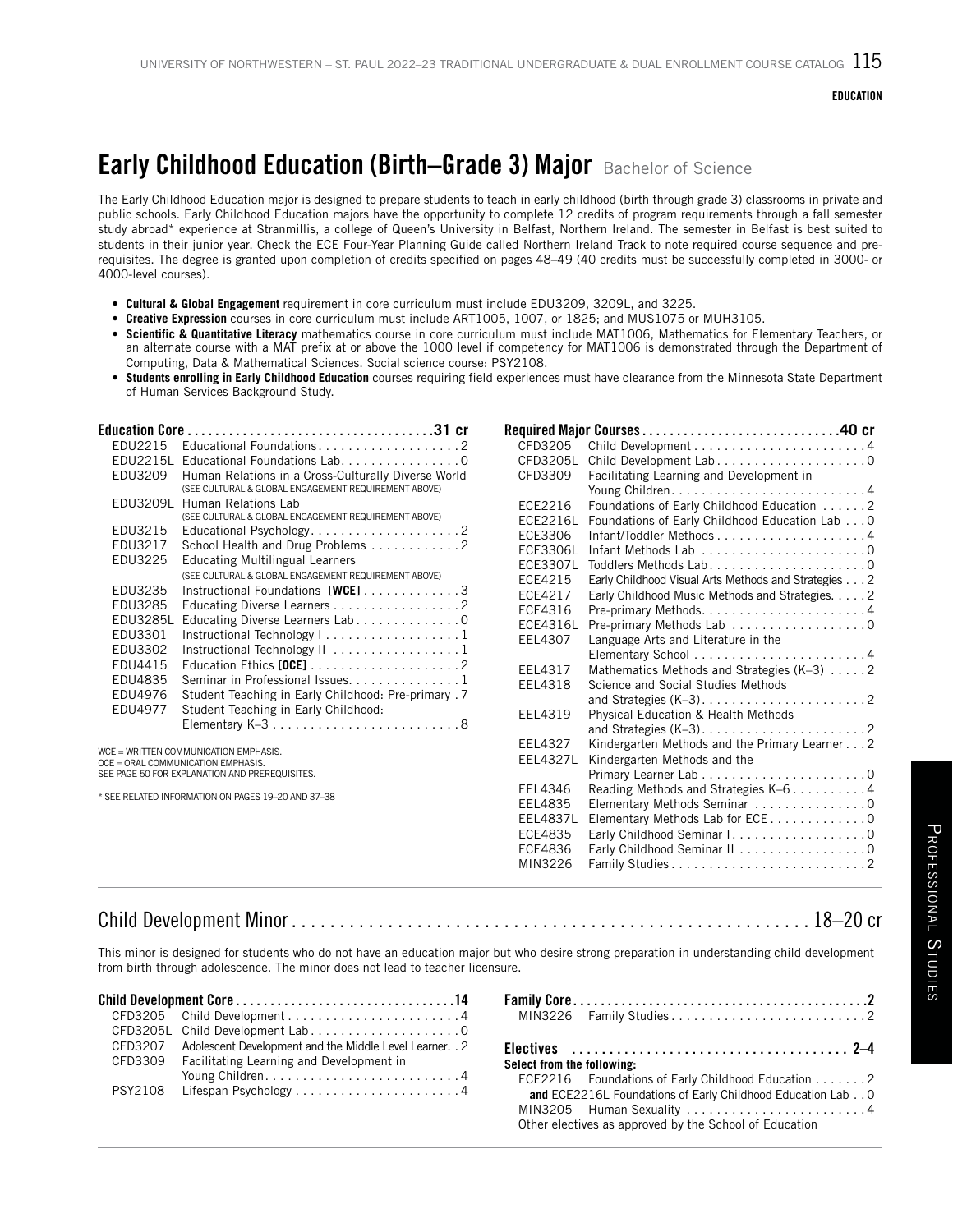# **Elementary Education Major** Bachelor of Science

The Elementary Education major is designed to prepare students to teach in grades K–6 in private and public schools. The degree is granted upon completion of credits specified on pages 48–49 (40 credits must be successfully completed in 3000- or 4000-level courses).

- **Cultural & Global Engagement** requirement in core curriculum must include EDU3209, 3209L, and 3225.
- **Creative Expression** courses in core curriculum must include ART1005, 1007, or 1825; and MUS1075 or MUH3105.
- **Scientific & Quantitative Literacy** course in core curriculum must include mathematics course MAT1006, Mathematics for Elementary Teachers, or an alternate course with a MAT prefix at or above the 1000 level if competency for MAT1006 is demonstrated through the Department of Computing, Data & Mathematical Sciences. Social science course: PSY2108.

| EDU2215  | Educational Foundations2                                                           |
|----------|------------------------------------------------------------------------------------|
| EDU2215L | Educational Foundations Lab. 0                                                     |
| EDU3209  | Human Relations in a Cross-Culturally Diverse                                      |
|          | World (SEE CULTURAL & GLOBAL ENGAGEMENT REQUIREMENT ABOVE)                         |
| EDU3209L | Human Relations Lab (SEE CULTURAL & GLOBAL ENGAGEMENT<br><b>REQUIREMENT ABOVE)</b> |
| EDU3215  | Educational Psychology2                                                            |
| EDU3217  | School Health and Drug Problems 2                                                  |
| EDU3225  | <b>Educating Multilingual Learners</b>                                             |
|          | (SEE CULTURAL & GLOBAL ENGAGEMENT REQUIREMENT ABOVE)                               |
| EDU3235  | Instructional Foundations [WCE]. 3                                                 |
| EDU3285  | Educating Diverse Learners 2                                                       |
| EDU3285L | Educating Diverse Learners Lab 0                                                   |
| EDU3301  |                                                                                    |
| EDU3302  | Instructional Technology II 1                                                      |
| EDU4415  |                                                                                    |
| EDU4835  | Seminar in Professional Issues1                                                    |
| EDU4906  | Student Teaching in Elementary Education 14                                        |

**Candidates completing a licensure endorsement concurrent with their elementary program complete the following in place of EDU4906.** EDU4908 Student Teaching in Elementary Education . . . . . 12

### And one of the following applicable to the endorsement field:

|  | EDU4915E Student Teaching in Communication Arts/Literature |
|--|------------------------------------------------------------|
|  | Education Endorsement 5                                    |
|  | EDU4925E Student Teaching in Mathematics Education         |
|  |                                                            |
|  | EDU4955E Student Teaching in Social Studies Education      |
|  |                                                            |
|  | EDU4976E Student Teaching in Early Childhood Education:    |
|  | Pre-primary Endorsement 5                                  |
|  |                                                            |

| <b>EEL4327</b>  | Kindergarten Methods and the Primary Learner 2   |
|-----------------|--------------------------------------------------|
| EEL4327L        | Kindergarten Methods and the                     |
|                 |                                                  |
| EEL4335         | Mathematics Methods for Elementary Teachers 3    |
| EEL4336         | Physical Education and Health Methods            |
|                 |                                                  |
| EEL4337         | Social Studies Methods for Elementary Teachers 2 |
| EEL4338         | Science Methods for Elementary Teachers. 3       |
| EEL4345         | Language Arts Content and Teaching Strategies4   |
| EEL4346         | Reading Methods and Strategies 4                 |
| EEL4347         |                                                  |
| EEL4835         | Elementary Methods Seminar I 0                   |
| <b>EEL4835L</b> | Elementary Methods Lab I. 0                      |
| EEL4836         | Elementary Methods Seminar II. 0                 |
| <b>EEL4836L</b> | Elementary Methods Lab II 0                      |
| EAR4345         | Art Methods for Elementary Teachers 2            |
| MUE4345         | Music Methods for Elementary Teachers 2          |

## Academic Emphasis. . . minimum of 12 cr (SEE REQUIREMENTS ON NEXT PAGE)

WCE = WRITTEN COMMUNICATION EMPHASIS OCE = ORAL COMMUNICATION EMPHASIS. SEE PAGE 50 FOR EXPLANATION AND PREREQUISITES.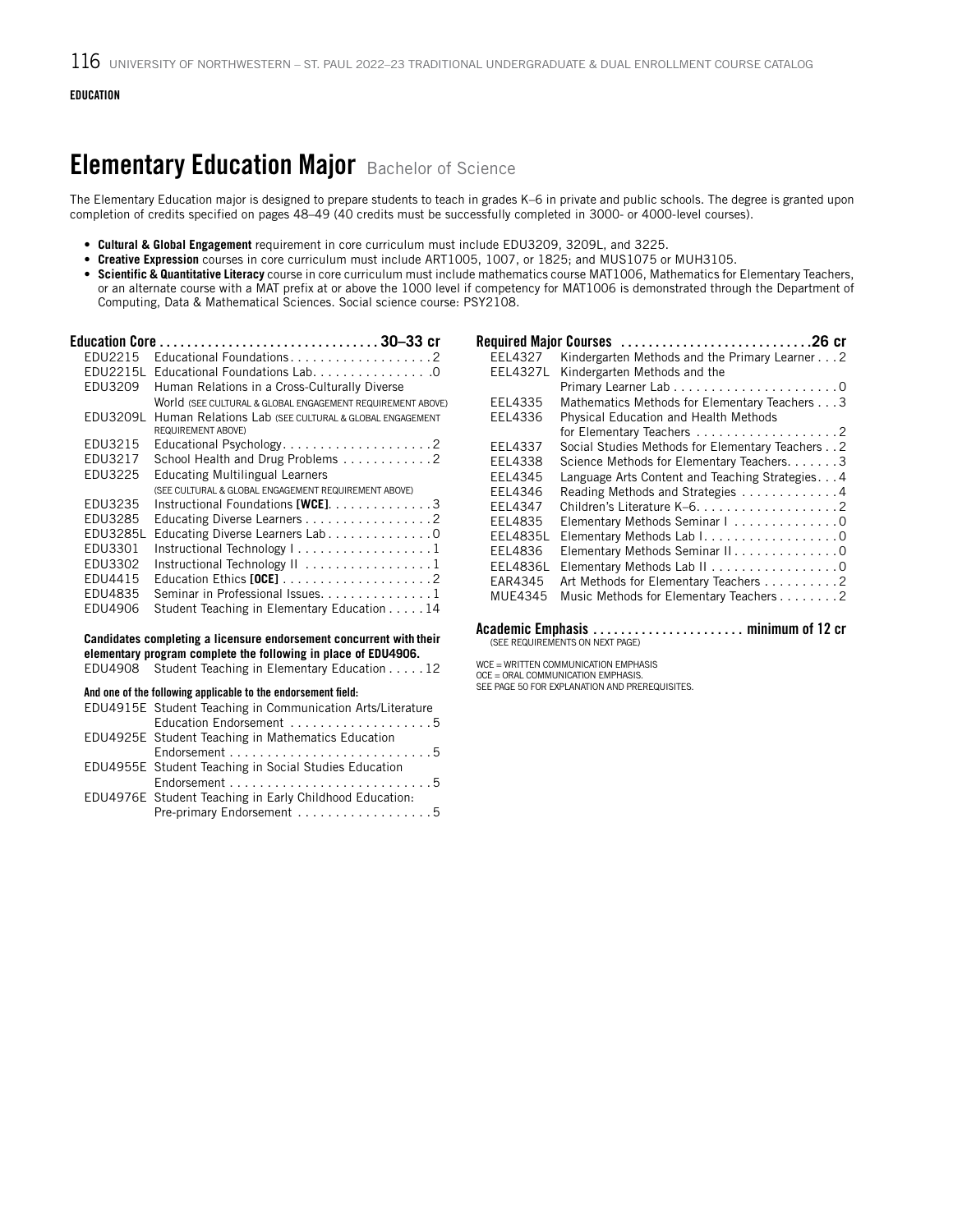## Academic Emphases

Elementary Education majors must complete a minimum of 12 credits in an area of academic emphasis approved by the School of Education. Credits may be double counted in the Academic Emphasis and the core curriculum. Emphases not listed below may be requested by submitting a proposal to the Assistant Dean, School of Education, for committee review.

### **Select a minimum of 12 credits from the approved list within each field:**

| ESL3210 Introduction to Sociolinguistics 2                                               |  |
|------------------------------------------------------------------------------------------|--|
| Any course with LIT prefix $\dots \dots \dots \dots \dots \dots \dots \dots \dots \dots$ |  |
| Select 8 credits from the following:                                                     |  |
| EDE3306, LIT3255, or any courses with ENG, LIT, or LTH prefix.                           |  |
| (ENG1105, 1825, 2205, and 2825 are not options.)                                         |  |

### Early Childhood

| CFD3205L Child Development Lab0                         |  |
|---------------------------------------------------------|--|
| CFD3309 Facilitating Learning and Development in        |  |
|                                                         |  |
| ECE2216 Foundations of Early Childhood Education 2      |  |
| ECE2216L Foundations of Early Childhood Education Lab 0 |  |
|                                                         |  |

Additional courses may be petitioned to apply as approved by the School of Education.

### English as a Second Language

| LIN2226 Introduction to Linguistics4            |
|-------------------------------------------------|
| Select 8 additional credits from the following: |
| ESL3215 Language, School and Society 4          |
| ESL3315 Theory of Second Language Acquisition 4 |
| ENG3125 Structure of English Grammar 4          |
| ICS2015 World Religions 4                       |
| Any ESL topics courses                          |

### Global Studies – Northern Ireland (15 cr Study Abroad Emphasis)

| Peacebuilding and Reconciliation Level 25                                       |
|---------------------------------------------------------------------------------|
| Select 1 additional course from the following:                                  |
| Northern Ireland Culture and Education Level $2^*$ 5                            |
| Writing, Popular Culture and the Child Level $3. \ldots \ldots \ldots \ldots 5$ |
| Contemporary Approaches to Primary Languages Level 3 5                          |
| Curriculum Studies – Arts (Art/Drama/Music) Level $2, \ldots, \ldots, 5$        |
| * RECOMMENDED                                                                   |

**Note:** Level 2 - Sophomore, Level 3 - Junior.

### **Mathematics**

| MAT2005                |                                    |
|------------------------|------------------------------------|
| MAT2055                | Statistics4                        |
| MAT2075                |                                    |
| MAT2121                | Calculus & Analytic Geometry I 4   |
| MAT2221                | Foundations of Mathematics   2     |
| MAT2222                | Foundations of Mathematics II. 2   |
| MAT3225                |                                    |
| MAT3245                |                                    |
| MAT3255                | Advanced Concepts of Middle School |
|                        | Mathematics (Grades $5-8$ )*4      |
| * STRONGLY RECOMMENDED |                                    |

### Social Studies

### **Select 4 credits from the following:**

| HIS2001 United States History to 18774                     |  |
|------------------------------------------------------------|--|
| HIS2002 United States History since 1877 4                 |  |
| $SOC1035$ Introduction to Sociology4                       |  |
| Select 8 credits from courses with the following prefixes: |  |
| ECO, GEO, HIS, POS, PSY, SOC (HIS1005 and PSY2108          |  |
|                                                            |  |

may not be used if already applied in the core curriculum)

**Note:** GEO1007 (3 cr) may be substituted for GEO1005. GEO1017 (3 cr) may be substituted for GEO1015.

### Spanish

|                  | SPA2101 Intermediate Spanish I4 |  |
|------------------|---------------------------------|--|
|                  | SPA3201 Spanish Grammar4        |  |
| acial Education. |                                 |  |

### Special Education<br>SPD2215 Int Introduction to Special Education . . . . . . . . . . 2 SPD2215L Introduction to Special Education Lab.......... 0 SPD3215 Children and Families with Special needs. . . . . . . 3 SPD3218 Special Education: Due Process, Trends, and Problems. . 2 Measurement and Assessment in Special Education. . 3 **Select 2–4 credits from the following:** CFD3205/CFD3205L Child Development/Child Development Lab. . 4 CFD3207 Adolescent Development and the Middle Level Learner. . 2 MIN3226 Family Studies . 2 PSY3207 Abnormal Psychology. . 4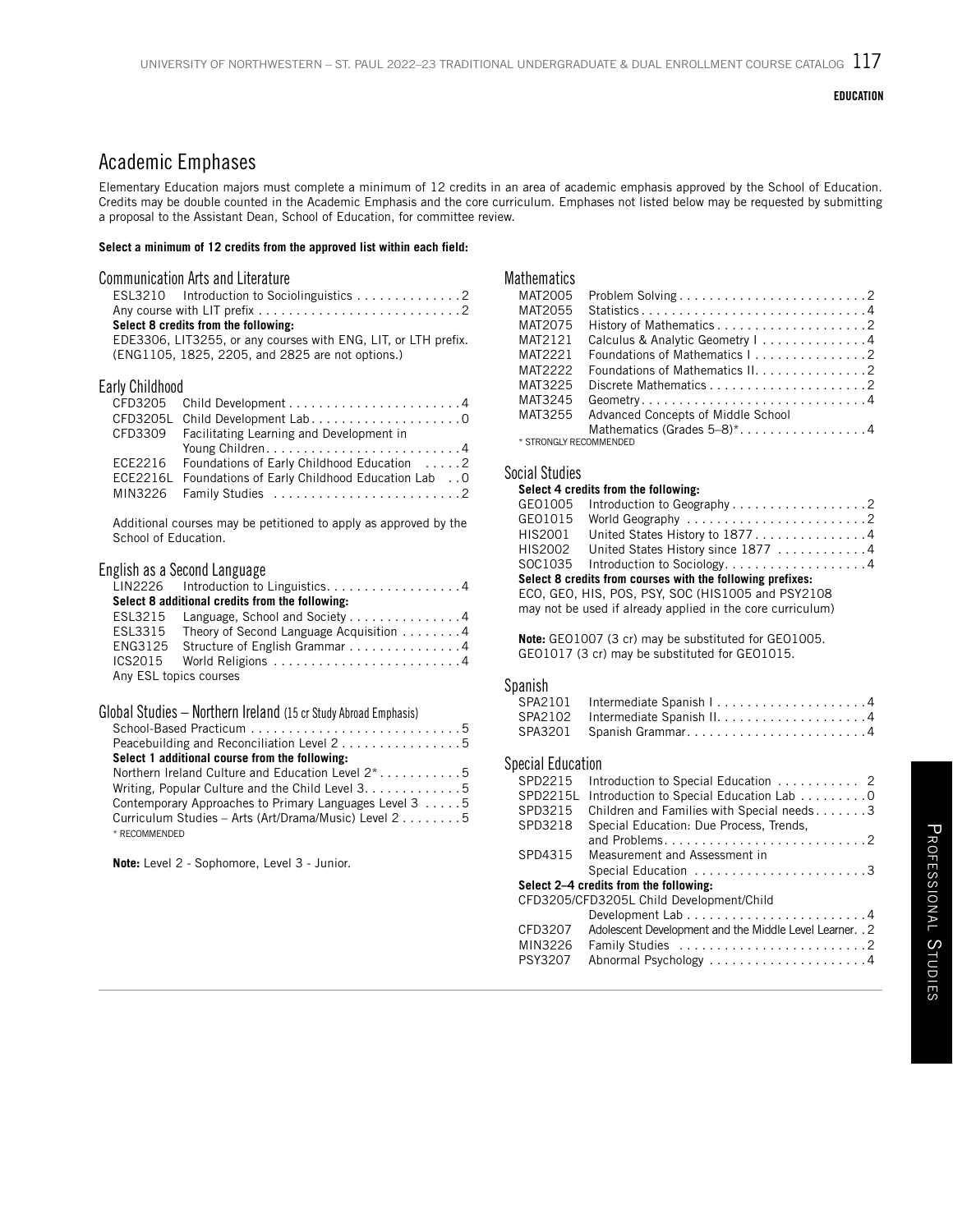## Licensure Endorsements

Licensure Endorsements may be earned in the fields described below by candidates who hold a Minnesota teaching license in an appropriate field as determined by the School of Education. Students who are completing undergraduate programs leading to initial teacher licensure may seek an endorsement to their license by completing the appropriate endorsement described below and receive the endorsement at the time they receive their initial license. Candidates must confirm with the School of Education that the endorsement may be added to their chosen major field. Credits that have been applied to the licensure major may be double counted in the endorsement. Candidates completing one of the below endorsements must complete EEL4346 Reading Methods and Strategies K–6 or demonstrate equivalent preparation in reading at the elementary or secondary level.

| CFD3205         |                                                          |
|-----------------|----------------------------------------------------------|
| CFD3205L        | Child Development Lab0                                   |
| CFD3309         | Facilitating Learning and Development in                 |
|                 |                                                          |
| ECE2216         | Foundations of Early Childhood Education 2               |
| ECE2216L        | Foundations of Early Childhood Education Lab 0           |
| ECE4316         |                                                          |
| <b>ECE4317E</b> | Pre-primary Methods Lab - Endorsement 0                  |
| EEL4327         | Kindergarten Methods and the Primary Learner 2           |
| <b>EEL4327L</b> | Kindergarten Methods and the                             |
|                 |                                                          |
| EDU4976E        | Student Teaching in Early Childhood:                     |
|                 | Pre-primary Endorsement 5                                |
| MIN3226         | Family Studies 2                                         |
|                 |                                                          |
|                 | Middle School Social Studies Endorsement 29 cr           |
| CFD3207         | Adolescent Development and the Middle Level Learner. . 2 |
| EDU3255         | Content Area Reading2                                    |
| EC02201         | Principles of Economics I or                             |
| EC02211         | Introduction to Economics and                            |
| EC02212         | Principles of Macroeconomics4                            |
| GE01005         |                                                          |

|         | $EUUZZIL$ Finiciples of Macroeconomics4               |
|---------|-------------------------------------------------------|
| GE01005 |                                                       |
| HIS2001 | U.S. History to 1877 4                                |
| HIS2002 |                                                       |
| SSE3255 | National Government for Middle School Teachers . 2    |
| SSE4458 | Methods of Teaching Social Studies I (Grades 5–8) 4   |
|         | SSE4458E Methods of Teaching Social Studies I Lab -   |
|         |                                                       |
|         | EDU4955E Student Teaching in Social Studies Education |
|         |                                                       |

### Middle School Communication Arts and Literature

| CFD3207         | Adolescent Development and the Middle Level Learner. . 2                                 |
|-----------------|------------------------------------------------------------------------------------------|
| EDU3255         | Content Area Reading2                                                                    |
| EDE3306         | Communication Arts and Literature Education:                                             |
|                 |                                                                                          |
| EDE4356         | Teaching Language and Communication in                                                   |
|                 |                                                                                          |
| EDE4356E        | Teaching Language and Communication                                                      |
|                 | Grades $5-8$ Lab - Endorsement 0                                                         |
| EDU4915E        | Student Teaching in Communication                                                        |
|                 | Arts/Literature Education Endorsement. 5                                                 |
| ENG3125         | Structure of English Grammar 4                                                           |
| ESL3210         | Introduction to Sociolinguistics 2                                                       |
| LIT3255         |                                                                                          |
|                 | Select one of the following:                                                             |
|                 |                                                                                          |
|                 |                                                                                          |
|                 | Select 6 credits from the following, including one LIT course:                           |
|                 |                                                                                          |
|                 | Any course with ENG prefix $\ldots \ldots \ldots \ldots \ldots \ldots \ldots \ldots 0-4$ |
|                 | (ENG1105, 1825, 2205 and 2825 are not options.)                                          |
|                 |                                                                                          |
|                 | Middle School Mathematics Endorsement29 cr                                               |
| CFD3207         | Adolescent Development and the Middle Level Learner. . 2                                 |
| EDU3255         | Content Area Reading2                                                                    |
| MAE4456         | Methods of Teaching Mathematics in the                                                   |
| <b>MAE4456E</b> | Math Methods Lab (Grades 5-8) - Endorsement 0                                            |
| MAT2121         | Calculus and Analytic Geometry I. 4                                                      |
| MAT2221         | Foundations of Mathematics   2                                                           |
| MAT2222         | Foundations of Mathematics II. 2                                                         |
| MAT3225         |                                                                                          |
| MAT3245         |                                                                                          |
|                 |                                                                                          |

MAT3255 Advanced Concepts of Middle School

EDU4925E Student Teaching in Mathematics Education

Mathematics (Grades 5–8) . . . . . . . . . . . . . . . . 4

Endorsement. . 5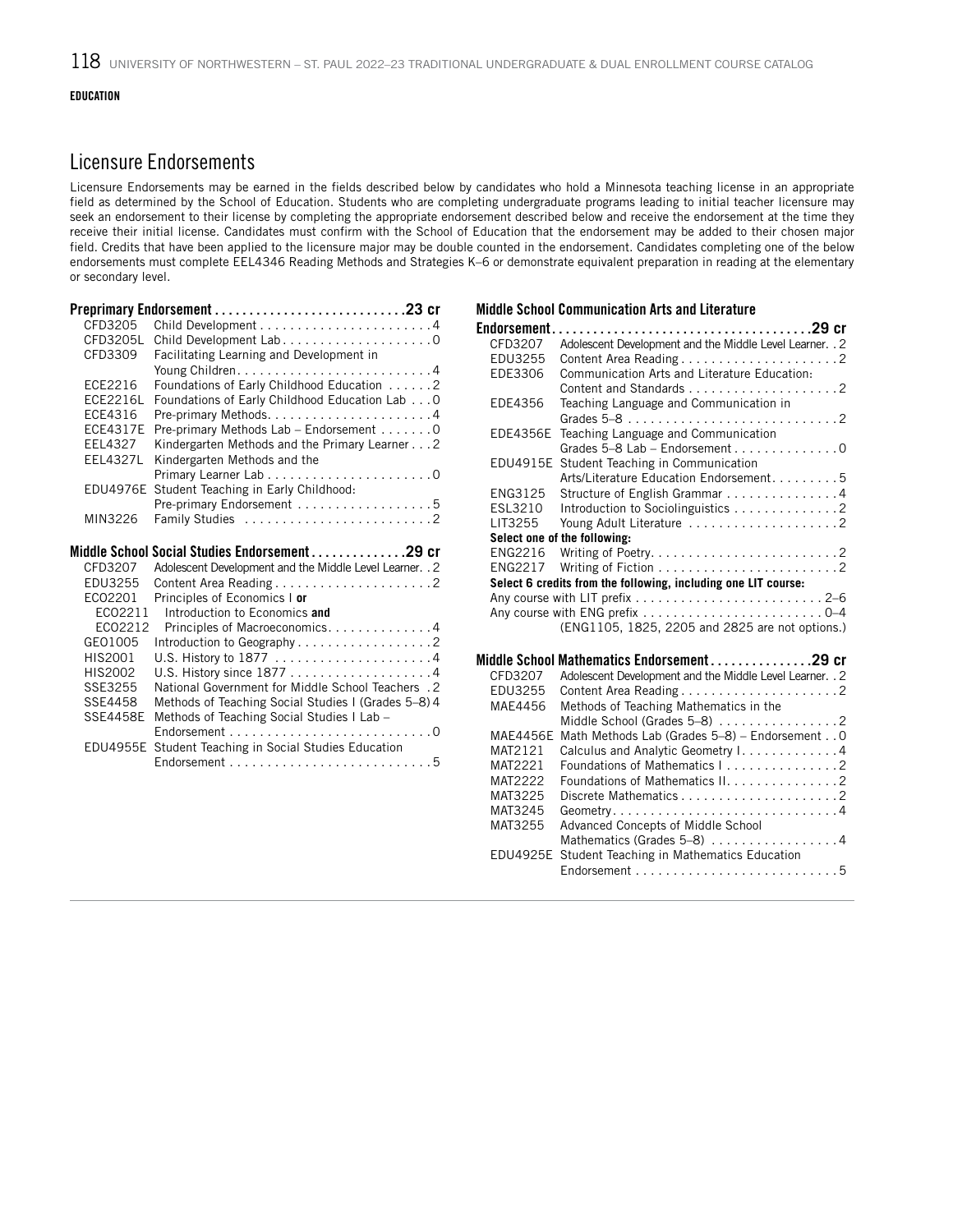# English as a Second Language (ESL) Education Major Bachelor of Arts

The English as a Second Language Education major is designed to prepare students to teach English as a second language in grades K–12 in private and public schools. The degree is granted upon completion of credits specified on pages 48–49 (40 credits must be successfully completed in 3000- or 4000-level courses).

- **Cultural & Global Engagement** requirement in core curriculum must include EDU3209 and 3209L.
- **Creative Expression** course in core curriculum must include LIT2118, 3145, or SPA3325.
- **Scientific & Quantitative Literacy** social science course in core curriculum: PSY2108.

| EDU2215  | Educational Foundations2                                                           |
|----------|------------------------------------------------------------------------------------|
| EDU2215L | Educational Foundations Lab. 0                                                     |
| EDU3209  | Human Relations in a Cross-Culturally Diverse                                      |
|          | World (SEE CULTURAL & GLOBAL ENGAGEMENT REQUIREMENT ABOVE)                         |
| EDU3209L | Human Relations Lab (SEE CULTURAL & GLOBAL ENGAGEMENT<br><b>REQUIREMENT ABOVE)</b> |
| EDU3215  |                                                                                    |
| EDU3217  | School Health and Drug Problems 2                                                  |
| EDU3225  | <b>Educating Multilingual Learners</b>                                             |
|          | (SEE CULTURAL & GLOBAL ENGAGEMENT REQUIREMENT ABOVE)                               |
| EDU3235  | Instructional Foundations [WCE]. 3                                                 |
| EDU3255  | Content Area Reading2                                                              |
| EDU3285  | Educating Diverse Learners 2                                                       |
| EDU3285L | Educating Diverse Learners Lab 0                                                   |
| EDU3301  | Instructional Technology   1                                                       |
| EDU3302  | Instructional Technology II 1                                                      |
| EDU4415  |                                                                                    |
| EDU4835  | Seminar in Professional Issues. 1                                                  |
| EDU4917  | Student Teaching in ESL - Elementary 7                                             |
| EDU4918  | Student Teaching in ESL - Secondary7                                               |

WCE = WRITTEN COMMUNICATION EMPHASIS.

OCE = ORAL COMMUNICATION EMPHASIS.

SEE PAGE 50 FOR EXPLANATION AND PREREQUISITES.

| ENG3125         | Structure of English Grammar 4                        |  |
|-----------------|-------------------------------------------------------|--|
| ESL3215         | Language, School and Society 4                        |  |
| <b>ESL3315</b>  | Theory of Second Language Acquisition 4               |  |
| EDL4325         | Teaching Grammar for ESL 2                            |  |
| <b>FDI 4326</b> | ESL Curriculum and Assessment 2                       |  |
| EDL4461         | ESL K-12 Methods and Materials $1, \ldots, \ldots, 4$ |  |
| EDL4461L        | ESL K-12 Methods Lab $\vert$ 0                        |  |
| FDI 4462        | ESL K-12 Methods and Materials II. $\ldots$ ,   4     |  |
| FDI 44621       |                                                       |  |
| LIN2226         | Introduction to Linguistics. 4                        |  |
|                 | Select 4 credits from the following:                  |  |
| GE01005         |                                                       |  |
| GE01015         |                                                       |  |
| ICS2015         | World Religions 4                                     |  |
| ICS2045         |                                                       |  |
|                 |                                                       |  |

Foreign Language/Approved Electives ................... 8 cr Must achieve 1002-level competency in an approved foreign language. Approved foreign languages are restricted to modern languages. All other languages must receive approval of the School of Education. Students who have met the 1002-level foreign language requirement replace the 8 credits with selections from the following approved electives, if not already counted above: GEO1005; GEO1015; ICS2015; ICS2045; ESL topics courses; any course with LIT prefix; additional language courses.

For English as a Second Language/Elementary Education - Dual Licensure, students who have met the 1002-level competency in an approved foreign language do not take additional electives since the required courses EEL4345 and 4346 meet the approved elective requirement.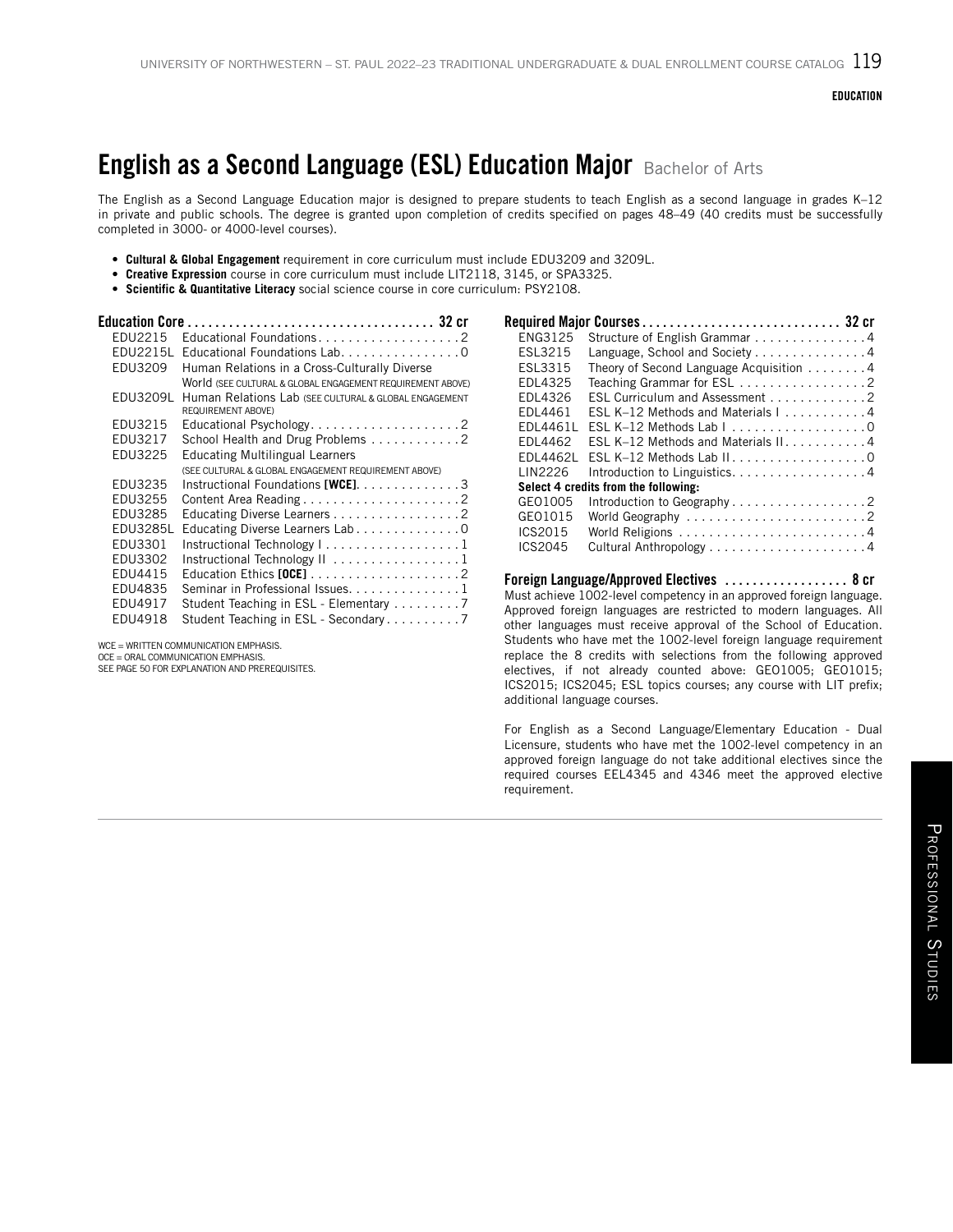# Mathematics Education Major Bachelor of Science

The Mathematics Education major is designed to prepare students to teach mathematics in grades 5–12 in private and public schools. The degree is granted upon completion of credits specified on pages 48–49 (40 credits must be successfully completed in 3000- or 4000-level courses).

- **Cultural & Global Engagement** requirement in core curriculum must include EDU3209, 3209L, and 3225.
- **Scientific & Quantitative Literacy** courses in core curriculum: social science course PSY2108; mathematics course MAT2121.

| CFD3207         | Adolescent Development and the Middle Level Learner. . 2                    |
|-----------------|-----------------------------------------------------------------------------|
| <b>FDU2215</b>  |                                                                             |
| FDU2215L        | Educational Foundations Lab0                                                |
| EDU3209         | Human Relations in a Cross-Culturally Diverse World                         |
|                 | (SEE CULTURAL & GLOBAL ENGAGEMENT REQUIREMENT ABOVE)                        |
| EDU3209L        | Human Relations Lab (SEE CULTURAL & GLOBAL ENGAGEMENT<br>REQUIREMENT ABOVE) |
| EDU3215         | Educational Psychology2                                                     |
| EDU3217         | School Health and Drug Problems 2                                           |
| EDU3225         | <b>Educating Multilingual Learners</b>                                      |
|                 | (SEE CULTURAL & GLOBAL ENGAGEMENT REQUIREMENT ABOVE)                        |
| EDU3235         | Instructional Foundations [WCE]. $\ldots \ldots \ldots \ldots$ 3            |
| EDU3255         | Content Area Reading2                                                       |
| EDU3285         | Educating Diverse Learners 2                                                |
| <b>EDU3285L</b> | Educating Diverse Learners Lab 0                                            |
| EDU3301         | Instructional Technology   1                                                |
| EDU3302         | Instructional Technology $1, \ldots, \ldots, \ldots, \ldots, 1$             |
| <b>FDU4415</b>  |                                                                             |
| EDU4835         | Seminar in Professional Issues. 1                                           |
|                 | Select one of the following:                                                |
|                 | EDU4926M Student teaching in Mathematics Education -                        |
|                 |                                                                             |
|                 | EDU4926H Student teaching in Mathematics Education -                        |
|                 |                                                                             |
|                 | PLACEMENT IS DEPENDENT ON PREVIOUS FIELD PLACEMENTS IN THE PROGRAM.         |

| MAT2055 | Statistics4                                                             |  |
|---------|-------------------------------------------------------------------------|--|
| MAT2122 | Calculus and Analytic Geometry II 4                                     |  |
| MAT2221 | Foundations of Mathematics I2                                           |  |
| MAT2222 | Foundations of Mathematics II. 2                                        |  |
| MAT3211 | Linear and Abstract Algebra 4                                           |  |
| MAT3225 | Discrete Mathematics 2                                                  |  |
| MAT3245 |                                                                         |  |
| MAT3255 | Advanced Concepts of Middle School                                      |  |
|         | Mathematics (Grades 5–8) 4                                              |  |
| MAT3265 | Advanced Concepts of High School                                        |  |
|         | Mathematics (Grades $9-12$ ) 4                                          |  |
| MAE4456 | Methods of Teaching Mathematics                                         |  |
|         | in the Middle School (Grades $5-8$ )2                                   |  |
| MAE4467 | Methods of Teaching Mathematics                                         |  |
|         |                                                                         |  |
|         | MAE4100M Math Methods Lab II (Grades 5-12) -                            |  |
|         | Middle School $\ldots \ldots \ldots \ldots \ldots \ldots \ldots \ldots$ |  |
|         | MAE4200H Math Methods Lab II (Grades 5–12) –                            |  |
|         | High School0                                                            |  |

WCE = WRITTEN COMMUNICATION EMPHASIS OCE = ORAL COMMUNICATION EMPHASIS.

SEE PAGE 50 FOR EXPLANATION AND PREREQUISITES.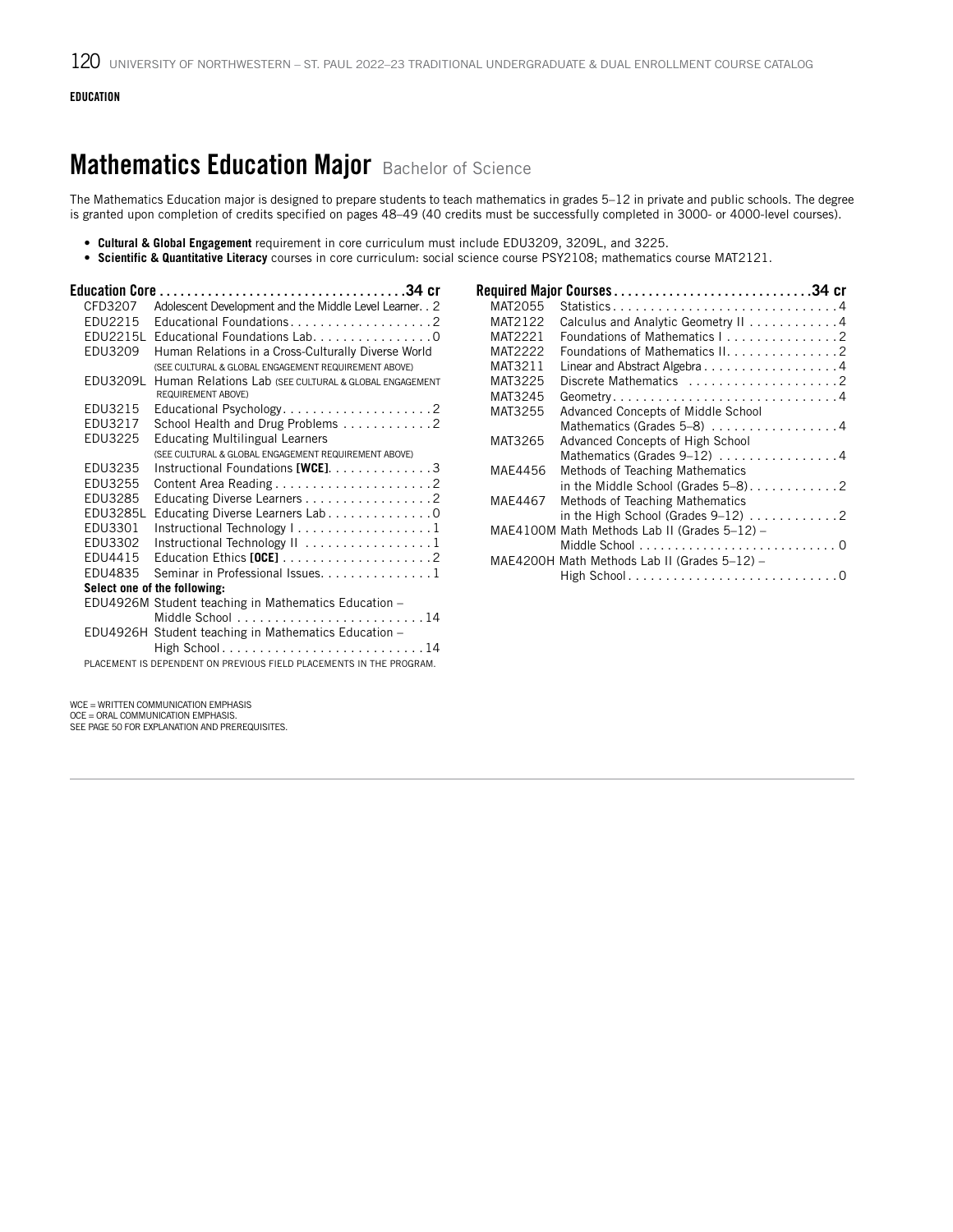# **Music Education Major** Bachelor of Music Education

The Music Education major is designed to prepare students to teach music in grades K–12 in private or public schools. The degree is granted upon completion of credits specified on pages 48–49 (40 credits must be successfully completed in 3000- or 4000-level courses) and demonstration of prescribed competencies and proficiencies. Due to the number of credits required, the music education degree normally takes 4 1/2 years to complete.

### ENTRANCE AUDITIONS

ENTRANCE AUDITIONS ARE REQUIRED FOR ALL STUDENTS WISHING TO PURSUE A BACHELOR OF MUSIC EDUCATION. B.M.E. INSTRUMENTAL MAJORS MUST HAVE A STANDARD BAND OR ORCHESTRAL INSTRUMENT OR PIANO AS THEIR MAJOR INSTRUMENT. FOR EXAMPLE, THIS EXCLUDES GUITAR. MUSIC EDUCATION MAJORS WHOSE PRIMARY INSTRUMENT IS PIANO MUST AUDITION ON BOTH PIANO AND THEIR SECONDARY INSTRUMENT/VOICE. AUDITIONS ARE HELD DURING SPRING SEMESTER AND NEW STUDENT ORIENTATION. PLEASE REFER TO UNWSP.EDU/MUSIC FOR AUDITION GUIDELINES, REQUIREMENTS, AND DATES FOR THE CURRENT ACADEMIC YEAR.

- **Cultural & Global Engagement** requirement in core curriculum must include EDU3209, 3209L, and 3225.
- **Creative Expression** courses in core curriculum must include MUH3105 and MUH3106.
- **Scientific & Quantitative Literacy** social science course in core curriculum: PSY2108.

### **Admission Procedures**

Applicants desiring to pursue a Bachelor of Music Education degree should follow standard admissions procedures with the Office of Admissions. Entering freshmen who indicate their intent to work toward a music education degree are considered pre-music majors until they successfully complete both the Music Major Progress Interview and admission to the teacher education program.

#### **Auditions: Ensembles and Private Lessons**

All music majors are required to participate in a major performance ensemble and to take private study in their primary performance area. Auditions are held during new student orientation, which occurs the week before classes begin, and designated summer auditions.

### **Music Major Progress Interview**

During the sophomore year, the Music Major Progress Interview is to be held before the music faculty. The Interview is to determine the student's progress in lower-level music courses and to formally grant status as a music major, thereby permitting access to 4000-level music courses. Please contact the Music Office for information and guidelines regarding the Music Major Progress Interview.

### **Music Theory Placement Exam**

Music major applicants with no previous college theory coursework must take the Online Theory Placement Exam before the day of their audition. Test results are used as part of the admission decision and to place students in the appropriate theory course. More information is available from the Music Office.

#### **Transfer Students**

- All transfer music major applicants must go through the Music Audition Application process (including the online Music Theory Placement Exam) in order to be admitted (unwsp.edu/music).
- At least 50% of the required ensemble credits for a music major/minor must be completed at UNW.
- The number of applied lesson credits accepted by UNW will be determined after one semester of applied lessons at UNW.
- Transfer credit for coursework in music theory or sight singing/ear training will be accepted only by placement exam. This policy applies to both transfer applicants and current UNW students. Transfer credit and/or placement in the UNW theory and sight singing/ear training sequence will be based on the applicant's performance on the exam. Contact the Department of Music & Theatre to schedule an exam (651- 631-5218 or 888-878-5514).

#### **Grades**

All coursework in the major, both music and education, must be passed with a grade of C or above.

| <b>FDU2215</b>  | Educational Foundations2                                                           |
|-----------------|------------------------------------------------------------------------------------|
| EDU2215L        | Educational Foundations Lab. 0                                                     |
| EDU3209         | Human Relations in a Cross-Culturally Diverse                                      |
|                 | World (SEE CULTURAL & GLOBAL ENGAGEMENT REQUIREMENT ABOVE)                         |
| <b>FDU3209L</b> | Human Relations Lab (SEE CULTURAL & GLOBAL ENGAGEMENT<br><b>REQUIREMENT ABOVE)</b> |
| EDU3215         |                                                                                    |
| EDU3217         | School Health and Drug Problems 2                                                  |
| EDU3225         | <b>Educating Multilingual Learners</b>                                             |
|                 | (SEE CULTURAL & GLOBAL ENGAGEMENT REQUIREMENT ABOVE)                               |
| EDU3235         | Instructional Foundations [WCE]. $\ldots \ldots \ldots \ldots$ 3                   |
| EDU3255         |                                                                                    |
| EDU3285         | Educating Diverse Learners 2                                                       |

| EDU3285L Educating Diverse Learners Lab0                           |
|--------------------------------------------------------------------|
| EDU3301 Instructional Technology $1, 1, 1, 1, 1, 1, 1, 1, 1, 1, 1$ |
| EDU3302 Instructional Technology II 1                              |
|                                                                    |
| Seminar in Professional Issues1                                    |
|                                                                    |
|                                                                    |
|                                                                    |
|                                                                    |

### **Student Teaching in Music Education–Secondary**

| EDU4936 Vocal and Classroom or |
|--------------------------------|
|                                |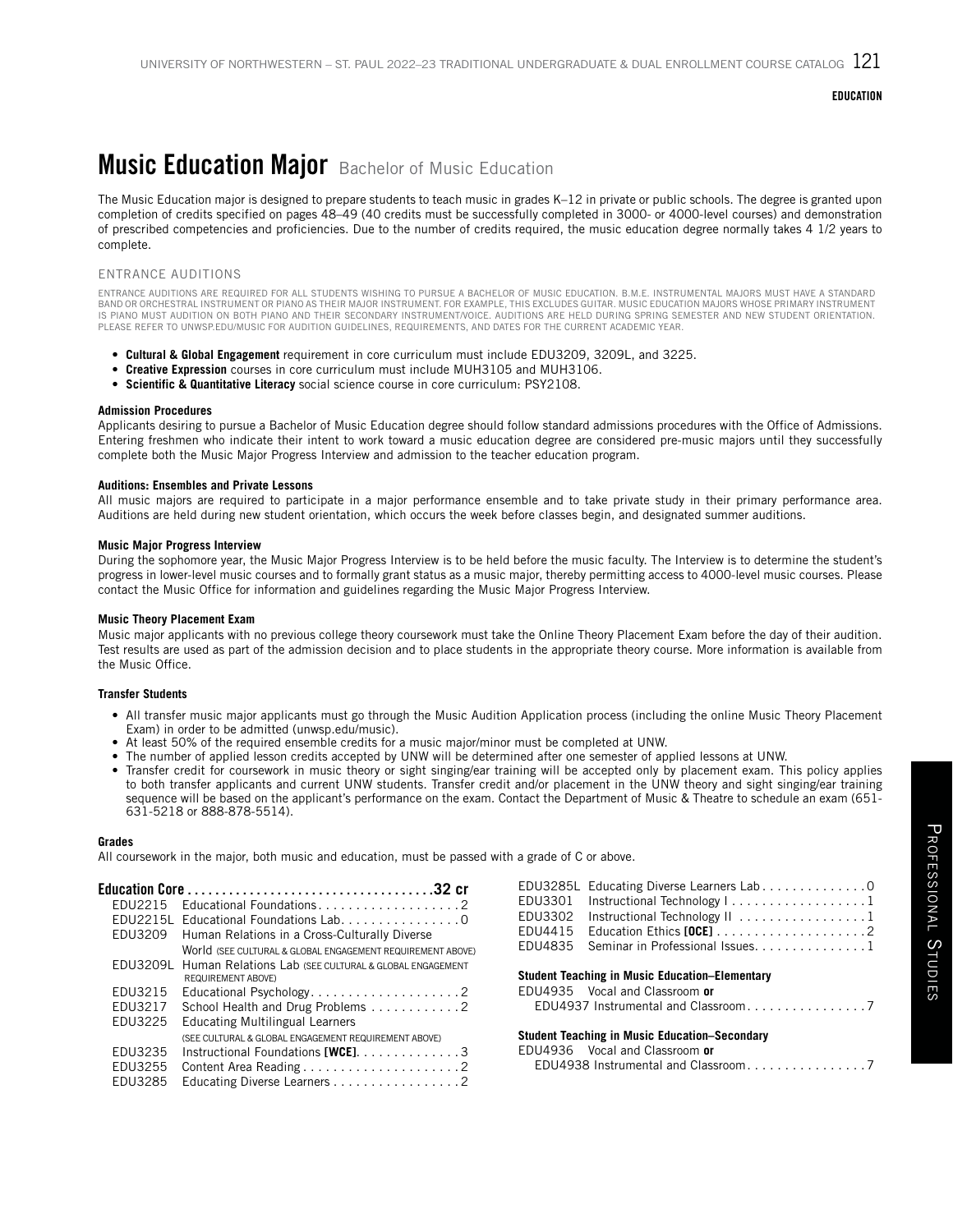| MTC1007        | Music Theory Foundations. 4                               |
|----------------|-----------------------------------------------------------|
| MTC2112        | Music Theory II: Diatonic Practice 3                      |
| MTC2004        | Sight Singing and Ear Training $11, 1, 1, 1, 1, 1, 1, 1$  |
| MTC3101        | Music Theory III: Chromatic and Jazz-Pop Harmony [OCE]. 3 |
| MTC3102        | Music Theory IV: Practices after 1875 3                   |
| MTC3103        | Sight Singing and Ear Training III. 1                     |
| MTC3104        | Sight Singing and Ear Training IV. 1                      |
| MUH3101        | Western Music History to 1750 [WCE] $\dots \dots$         |
| MUH3102        | Western Music History after $1750$ [WCE]. 4               |
| MUH3105        | American Music                                            |
|                | (SEE CREATIVE EXPRESSION REQUIREMENT ABOVE)               |
| MUH3106        | Music in World Cultures                                   |
|                | (SEE CREATIVE EXPRESSION REQUIREMENT ABOVE)               |
| <b>MUS1000</b> | Music Hour (5 SEMESTERS REQUIRED)                         |
| MUS2176        | Fundamentals of Conducting2                               |

**Music Ensembles. . 6–8** (8 SEMESTERS IN ENSEMBLES ON PRIMARY INSTRUMENT [PIANO AND GUITAR MAY FULFILL THE REQUIREMENT ON A SECONDARY INSTRUMENT]; UP TO 2 SEMESTERS MAY BE SMALL ENSEMBLES. A MINIMUM OF 6 SEMESTERS TAKEN FOR CREDIT)

**Private or Group Piano. . 0–4** (VOCAL OR INSTRUMENTAL CLASSROOM MUSIC SPECIALIZATION STUDENTS MUST BE ENROLLED IN PRIVATE OR GROUP PIANO UNTIL THE PIANO PROFICIENCY EXAM IS PASSED. PRIMARY INSTRUMENT PIANO STUDENTS MUST BE ENROLLED IN PRIVATE PIANO LESSONS UNTIL THE PIANO PROFICIENCY EXAM IS PASSED.)

WCE = WRITTEN COMMUNICATION EMPHASIS OCE = ORAL COMMUNICATION EMPHASIS. SEE PAGE 50 FOR EXPLANATION AND PREREQUISITES.

## Select one of the following specializations:

Vocal and Classroom Music Specialization . . . . . . . . . . . . . . . . . . . . . . . . . . . . . . . . . . . . . . . . . . . . . . . . . . . . . 24–27 cr

| MUS3101        | Diction for Singers $1, \ldots, \ldots, \ldots, \ldots, \ldots, 1$ |  |
|----------------|--------------------------------------------------------------------|--|
| MUS3102        |                                                                    |  |
| <b>MUS3277</b> |                                                                    |  |
| MUS4401        | Vocal Pedagogy   2                                                 |  |
|                | MUP2100, 3100 Private Voice - Major 8                              |  |
| MUP4695        | Senior Recital - Half0                                             |  |
| MUF3270        | Instrumental Methods Overview 1                                    |  |
|                | MUE3601V Music Education Field Experience - Elementary Vocal. O    |  |
|                | MUE3602V Music Education Field Experience - Secondary Vocal . O    |  |
| MUE4355        | Elementary and Middle School                                       |  |
|                | Music Methods (Grades K-8). 4                                      |  |
| MUE4365        | Secondary Choral and General Music Methods. 3                      |  |
| MTC4209        |                                                                    |  |
|                |                                                                    |  |

Instrumental and Classroom Music Specialization . . . . . . . . . . . . . . . . . . . . . . . . . . . . . . . . . . . . . . . . . . . . . . . 23–27 cr

| MUP1001  | Class Voice I or                              |
|----------|-----------------------------------------------|
|          | MUP2107 Private Voice - Secondary1            |
|          | MUP21XX, 31XX Private Instrument - Major 7    |
| MUP4695  |                                               |
| MUE36011 | Music Education Field Experience - Elementary |
|          | $Instrumental$ 0                              |
| MUF36021 | Music Education Field Experience - Secondary  |
|          | $Instrumental$ 0                              |
| MUF4355  | Elementary and Middle School Music Methods    |
|          | $(Grades K-8)$ 4                              |
| MUE4375  |                                               |
| MUE4376  |                                               |
| MUE4377  |                                               |
| MUE4378  |                                               |
| MUE4379  | Band/Orchestra and General Music Methods 3    |
| MTC4207  |                                               |
|          |                                               |

### Emphasis: Vocal with Primary Instrument Piano. . **27 cr** MUS3101 Diction for Singers I. . 1 MUS3102 Diction for Singers II. . 1 MUS3277 Advanced Conducting..............................2 MUS4401 Vocal Pedagogy I. . 2 MUP2107 Private Voice - Secondary\*.....................4 MUP2110, 3110 Private Piano - Major. . . . . . . . . . . . . . . . . 7 MUP4695 Senior Recital - Half. . 0 MUE3270 Instrumental Methods Overview . . . . . . . . . . . . 1 MUE3601V Music Education Field Experience - Elementary Vocal. 0 MUE3602V Music Education Field Experience - Secondary Vocal. 0 MUE4355 Elementary and Middle School Music Methods (Grades K–8). . 4 Secondary Choral and General Music Methods. . . . 3 MTC4209 Choral Arranging. . 2

\*A MINIMUM OF 4 SEMESTERS AND UNTIL VOCAL PROFICIENCY IS COMPLETED.

|                | Emphasis: Instrumental with Primary Instrument Piano27 cr                           |
|----------------|-------------------------------------------------------------------------------------|
| MUS3277        |                                                                                     |
| MUP1001        | Class Voice I or                                                                    |
|                | MUP2107 Private Voice - Secondary. 1                                                |
|                | MUP2110, 3110 Private Piano - Major 7                                               |
| MUP21XX        | Applied Music (Secondary) 4                                                         |
| MUP4695        | Senior Recital - Half0                                                              |
| MUE36011       | Music Education Field Experience - Elementary                                       |
|                | Instrumental $\ldots \ldots \ldots \ldots \ldots \ldots \ldots$                     |
| MUE36021       | Music Education Field Experience - Secondary                                        |
|                |                                                                                     |
| MUE4355        | Elementary and Middle School Music Methods                                          |
|                |                                                                                     |
| MUE4375        |                                                                                     |
| MUE4376        |                                                                                     |
| <b>MUE4377</b> |                                                                                     |
| <b>MUE4378</b> | String Methods. $\dots \dots \dots \dots \dots \dots \dots \dots \dots \dots \dots$ |
| MUE4379        | Band/Orchestra and General Music Methods 3                                          |
| MTC4207        |                                                                                     |
|                |                                                                                     |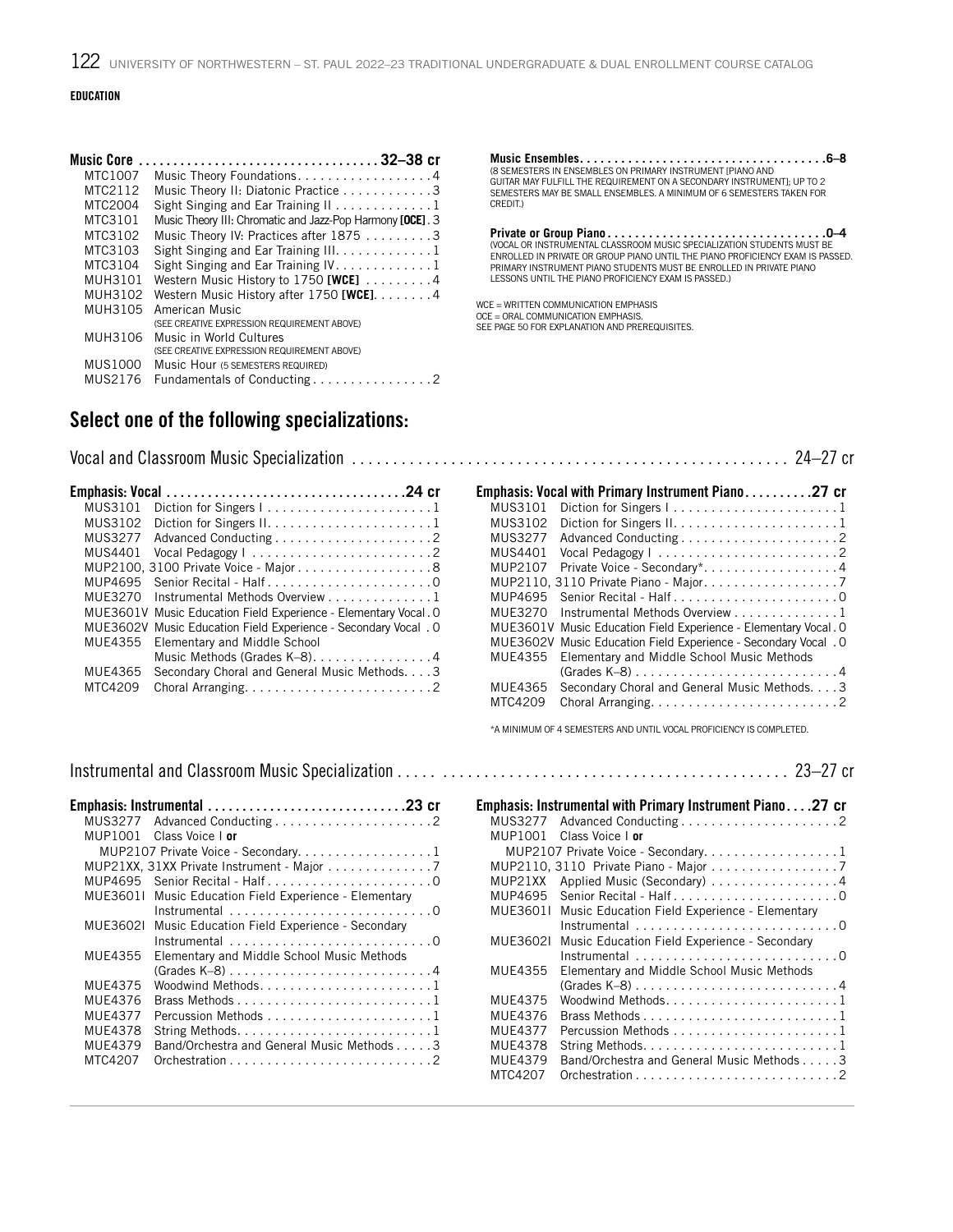# Physical Education Major Bachelor of Science

The Physical Education major is designed to prepare teachers for teaching physical education K–12 in private and public schools. The degree is granted upon completion of credits specified on pages 48–49 (40 credits must be successfully completed in 3000- or 4000-level courses).

- **Cultural & Global Engagement** requirement in core curriculum must include EDU3209, 3209L, and 3225.
- **Scientific & Quantitative Literacy** courses in core curriculum: natural science course BIO1009 or BIO1011; social science course PSY2108.

**Note:** Students completing the Physical Education major without Health Licensure must also take HPE3005.

| EDU2215<br>BI03157                                                            | Human Anatomy or                                      |
|-------------------------------------------------------------------------------|-------------------------------------------------------|
| Educational Foundations Lab. 0<br>EDU2215L                                    | HPE2175 Anatomy of Human Movement4                    |
| EDU3209<br>Human Relations in a Cross-Culturally Diverse<br>EPH4345           | Methods of Teaching Elementary Physical Education . 2 |
| World (SEE CULTURAL & GLOBAL ENGAGEMENT REQUIREMENT ABOVE)<br><b>EPH4345L</b> | Methods of Elementary Physical Education Lab. 0       |
| EDU3209L<br>Human Relations Lab (SEE CULTURAL & GLOBAL ENGAGEMENT<br>EPH4365  | Methods of Teaching Secondary Physical Education . 2  |
| <b>REQUIREMENT ABOVE)</b><br><b>EPH4365L</b>                                  | Methods of Secondary Physical Education Lab 0         |
| EDU3215<br>Educational Psychology2<br>EPH4375                                 | Adapted Physical Education (Grades K-12) 2            |
| EDU3217<br>School Health and Drug Problems 2<br><b>EPH4375L</b>               | Adapted Physical Education Lab 0                      |
| EDU3225<br>Educating Multilingual Learners<br>HPE1005                         | Foundations of Physical Education and Health 2        |
| (SEE CULTURAL & GLOBAL ENGAGEMENT REQUIREMENT ABOVE)<br>HPE2005               | First Aid and Personal Safety1                        |
| EDU3235<br>Instructional Foundations [WCE]. 3<br>HPE2015                      | Techniques of Team Sports 3                           |
| EDU3255<br>Content Area Reading2<br>HPE2016                                   | Techniques of Individual and Lifetime Sports 4        |
| EDU3285<br>Educating Diverse Learners 2<br><b>HPE3007</b>                     |                                                       |
| <b>EDU3285L</b><br>Educating Diverse Learners Lab. 0<br>HPE3075               | Assessment & Measurement in Physical Education 2      |
| EDU3301<br>HPE3275                                                            | Care and Prevention of Injuries 2                     |
| EDU3302<br>Instructional Technology II 1<br>HPE3376                           |                                                       |
| EDU4415<br><b>HPE3377</b>                                                     |                                                       |
| EDU4835<br>Seminar in Professional Issues. 1<br>HPE4075                       | Administration of Physical Education and Sport. 2     |
| EDU4945<br>Student Teaching in Physical Education -<br>HPE4305                | Health and Fitness Evaluation and Diagnosis2          |
|                                                                               |                                                       |
| EDU4946<br>Student Teaching in Physical Education -                           | $WCE = WRITTEN COMMUNICATION EMPHASIS.$               |
| SEE PAGE 50 FOR EXPLANATION AND PREREQUISITES.                                | OCE = ORAL COMMUNICATION EMPHASIS.                    |

## Physical Education & Health

In addition to the courses required for the Physical Education major, the following courses are required for licensure in Health Education.

|         | EPH4355 School Health Education Methods 2                   |
|---------|-------------------------------------------------------------|
|         | EPH4355L School Health Methods Lab. 0                       |
|         |                                                             |
|         | HPE3005 Personal and Community Health 2                     |
| HPE3006 | Human Nutrition $\ldots \ldots \ldots \ldots \ldots \ldots$ |
| HPE3008 | Health Behavior: Theory and Program Planning 2              |
| HPF3305 | Health Education Curriculum and Instruction 3               |
|         | PHE1065 Lifetime Fitness & Wellness1                        |
|         |                                                             |

| Student teaching requirements for a major in Physical Education &<br>Health are as follows: |                                              |  |
|---------------------------------------------------------------------------------------------|----------------------------------------------|--|
|                                                                                             | EDU4945 Student Teaching in Physical         |  |
|                                                                                             |                                              |  |
|                                                                                             | EDU4946 Student Teaching in Physical         |  |
|                                                                                             | Education - Secondary 5                      |  |
|                                                                                             | EDU4947 Student Teaching in Secondary Health |  |
|                                                                                             |                                              |  |
|                                                                                             |                                              |  |

## Health Education Minor . . . . . . . . . . . . . . . . . . . . . . . . . . . . . . . . . . . . . . . . . . . . . . . . . . . . . . . . . . 25 cr

Minnesota teacher licensure requirements, which affect the area of Health Education, require a full Health Education major for licensure. The courses included in the Health Education minor will provide fundamental studies but will not fully qualify an individual for teaching licensure in the area of health education.

Required Courses: BIO1009 and HPE2175, or BIO1011 and 3157; EDU3217; EPH4355; HPE2005, 3005, 3006, 3376, 4305.

### Physical Education Minor . . . . . . . . . . . . . . . . . . . . . . . . . . . . . . . . . . . . . . . . . . . . . . . . . . . . . . . . . 24 cr

Required Courses: EDU3235, 3301; EPH4365, 4375; HPE1005, 2015, 2016, 3275, 3376, 4075.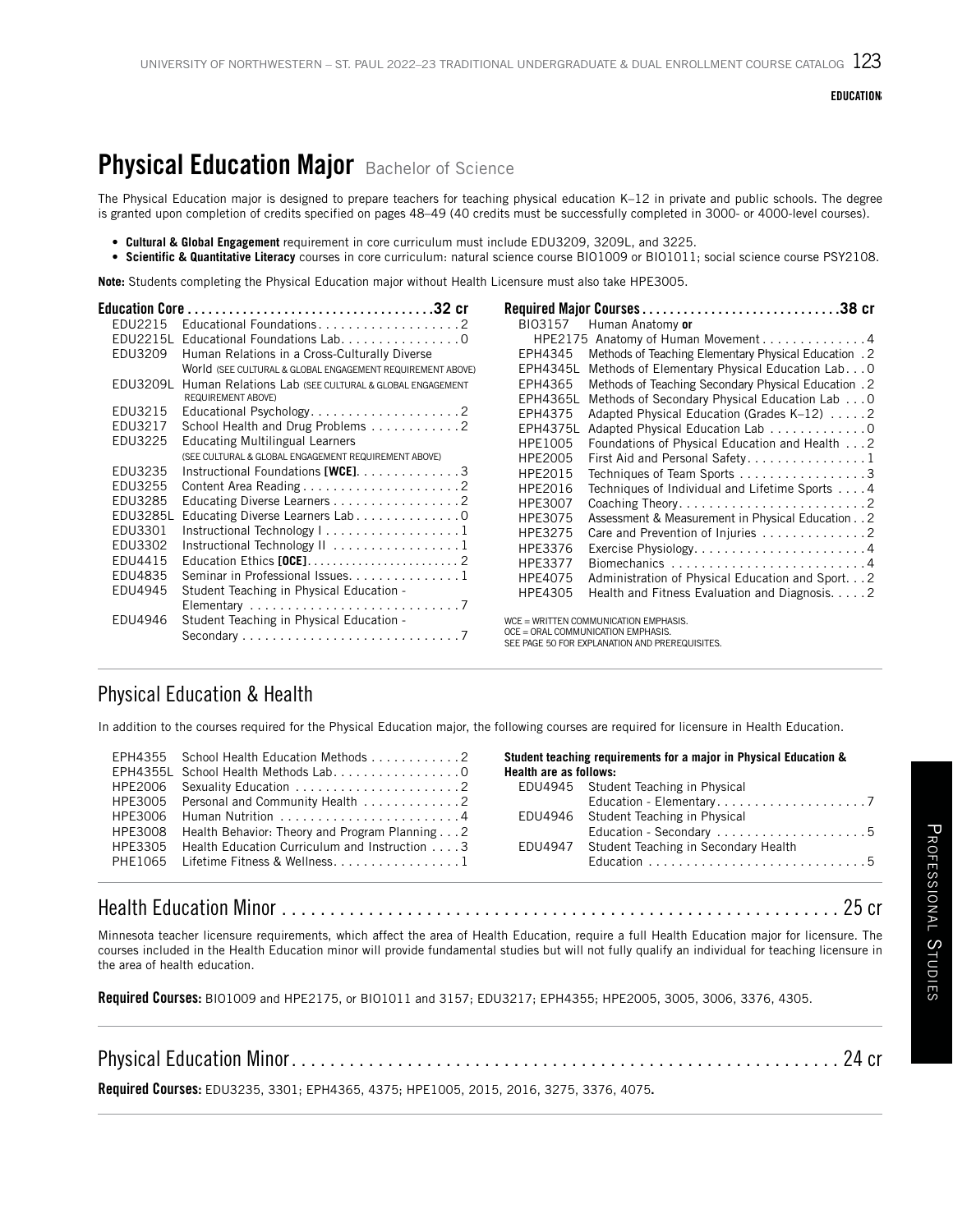# Social Studies Education Major Bachelor of Science

The Social Studies Education major is designed to prepare students to teach social studies in grades 5–12 in private and public schools. The degree is granted upon completion of credits specified on pages 48–49 (40 credits must be successfully completed in 3000- or 4000-level courses).

- **Cultural & Global Engagement** requirement in core curriculum must include EDU3209, 3209L, and 3225.
- **Scientific & Quantitative Literacy** social science course in core curriculum: PSY2108.

| CFD3207  | Adolescent Development and the Middle Level Learner. . 2                    |
|----------|-----------------------------------------------------------------------------|
| EDU2215  |                                                                             |
| FDU2215L | Educational Foundations Lab0                                                |
| EDU3209  | Human Relations in a Cross-Culturally Diverse                               |
|          | World (SEE CULTURAL & GLOBAL ENGAGEMENT REQUIREMENT ABOVE)                  |
| EDU3209L | Human Relations Lab (SEE CULTURAL & GLOBAL ENGAGEMENT<br>REQUIREMENT ABOVE) |
| EDU3215  | Educational Psychology2                                                     |
| EDU3217  | School Health and Drug Problems 2                                           |
| EDU3225  | <b>Educating Multilingual Learners</b>                                      |
|          | (SEE CULTURAL & GLOBAL ENGAGEMENT REQUIREMENT ABOVE)                        |
| EDU3235  | Instructional Foundations [WCE]. 3                                          |
| EDU3255  | Content Area Reading2                                                       |
| EDU3285  | Educating Diverse Learners 2                                                |
| EDU3285L | Educating Diverse Learners Lab 0                                            |
| EDU3301  |                                                                             |
| EDU3302  | Instructional Technology II 1                                               |
| EDU4415  |                                                                             |
| EDU4835  | Seminar in Professional Issues. 1                                           |
|          | Select one of the following:                                                |
|          | EDU4956H Student Teaching in Social Studies Education -                     |
|          | High School14                                                               |
|          | EDU4956M Student Teaching in Social Studies Education -                     |
|          | Middle School $\ldots \ldots \ldots \ldots \ldots$                          |
|          | PLACEMENT IS DEPENDENT ON PREVIOUS FIELD EXPERIENCES IN THE PROGRAM.        |
|          |                                                                             |

| EC02201         | Principles of Economics I or                                     |
|-----------------|------------------------------------------------------------------|
| EC02211         | Introduction to Economics and                                    |
| EC02212         | Principles of Macroeconomics4                                    |
| GE01005         | Introduction to Geography* 2                                     |
| GE01015         |                                                                  |
| HIS1005         | Historical Perspectives on Culture, Belief, and                  |
|                 | Civilization (OR HIS1825 HONORS) (CORE CURRICULUM REQUIREMENT)   |
| HIS2001         | United States History to 1877 4                                  |
| HIS2002         | United States History since 1877 4                               |
| ICS2045         |                                                                  |
| POS1005         | Introduction to Political Science 4                              |
| P0S2005         | United States National Government 4                              |
| SOC1035         | Introduction to Sociology. 4                                     |
| SSE4358         | Social Studies Content and Standards 2                           |
| SSE4458         | Methods of Teaching Social Studies I (Gr. 5–8)  4                |
| <b>SSE4468</b>  | Methods of Teaching Social Studies II (Gr. 9–12) 4               |
| SSE4100M        | Methods of Teaching Social Studies II Lab -                      |
|                 | Middle School $\ldots \ldots \ldots \ldots \ldots \ldots \ldots$ |
| <b>SSE4200H</b> | Methods of Teaching Social Studies II Lab -                      |
|                 | High School0                                                     |

WCE = WRITTEN COMMUNICATION EMPHASIS. OCE = ORAL COMMUNICATION EMPHASIS.

SEE PAGE 50 FOR EXPLANATION AND PREREQUISITES.

\* GEO1007 (3 CR) MAY BE SUBSTITUTED FOR GEO1005 \*\* GEO1017 (3 CR) MAY BE SUBSTITUTED FOR GEO1015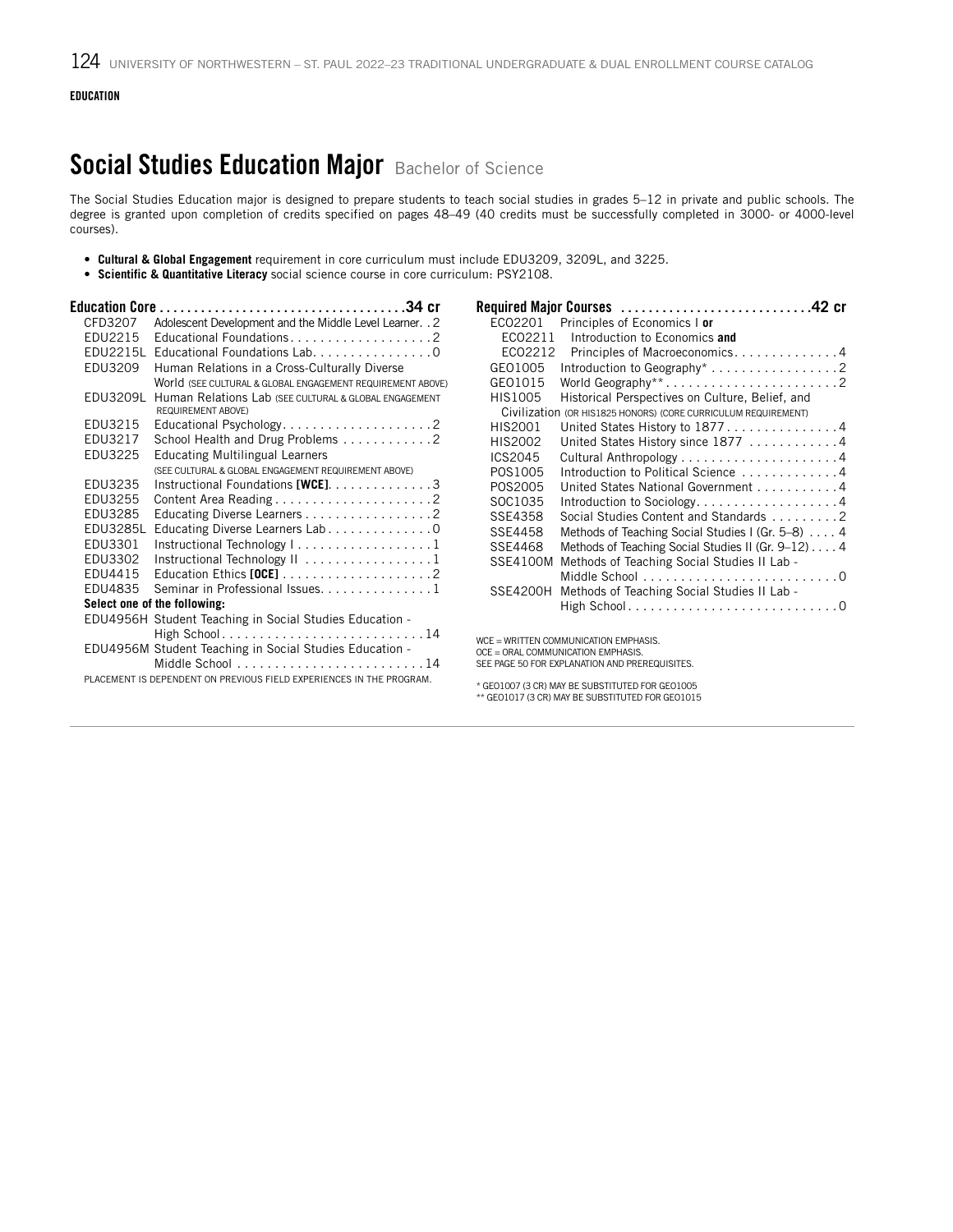# Spanish Education Major Bachelor of Arts

The Spanish Education major is designed to prepare students to teach Spanish in grades K–12 in private and public schools. The program leads to Minnesota teacher licensure for World Languages & Cultures for Spanish.<sup>#</sup> Students will spend one semester in Seville, Spain, as participants in the Semester in Spain\* (SIS) program of Trinity Christian College, or one semester in San Jose, Costa Rica, as participants in the Students International\* (SI) program. The degree is granted upon completion of credits specified on pages 48–49 (40 credits must be successfully completed in 3000- or 4000-level courses).

- **Cultural & Global Engagement** requirement in core curriculum must include EDU3209, 3209L, and 3225.
- **Creative Expression** course in core curriculum must include SPA3325.
- **Scientific & Quantitative Literacy** social science course in core curriculum: PSY2108.

| EDU2215  | Educational Foundations2                                                           |
|----------|------------------------------------------------------------------------------------|
| EDU2215L | Educational Foundations Lab. 0                                                     |
| EDU3209  | Human Relations in a Cross-Culturally Diverse World                                |
|          | (SEE CULTURAL & GLOBAL ENGAGEMENT REQUIREMENT ABOVE)                               |
| EDU3209L | Human Relations Lab (SEE CULTURAL & GLOBAL ENGAGEMENT<br><b>REQUIREMENT ABOVE)</b> |
| EDU3215  | Educational Psychology2                                                            |
| EDU3217  | School Health and Drug Problems 2                                                  |
| EDU3225  | <b>Educating Multilingual Learners</b>                                             |
|          | (SEE CULTURAL & GLOBAL ENGAGEMENT REQUIREMENT ABOVE)                               |
| EDU3235  | Instructional Foundations [WCE]. 3                                                 |
| EDU3255  | Content Area Reading2                                                              |
| EDU3285  | Educating Diverse Learners 2                                                       |
| EDU3285L | Educating Diverse Learners Lab0                                                    |
| EDU3301  | Instructional Technology   1                                                       |
| EDU3302  | Instructional Technology II 1                                                      |
| EDU4415  |                                                                                    |
| EDU4835  | Seminar in Professional Issues. 1                                                  |
| EDU4986  | Student Teaching in World Languages & Cultures:                                    |
|          |                                                                                    |
| EDU4987  | Student Teaching in World Languages & Cultures:                                    |
|          |                                                                                    |

| SPA2101         |                                                         |
|-----------------|---------------------------------------------------------|
| SPA2102         |                                                         |
| SPA3201         |                                                         |
| SPA3202         | Spanish Conversation and Composition4                   |
| ESL3315         | Theory of Second Language Acquisition 4                 |
| LIN2226         | Introduction to Linguistics. 4                          |
| <b>WLE4415</b>  | Methods and Materials for Language Teaching## 4         |
| <b>WLE4415L</b> | Methods Lab - Spanish Elementary 0                      |
| WI F4417I       | Methods Lab - Spanish Secondary 0                       |
|                 | Select one of the following:                            |
| SPA3335         | Spanish through Service 2                               |
| SIS450          | Service Learning (TRANSFER COURSE TAKEN THROUGH SIS). 2 |
| SPN4995         | International Internship in Costa Rica. 2               |
|                 |                                                         |

#### **Select one of the following tracks:**

| Track 1: Semester in Spain* (SIS), Seville, Spain16 cr |                                  |  |  |
|--------------------------------------------------------|----------------------------------|--|--|
| SIS312                                                 |                                  |  |  |
| SIS355                                                 | Spanish Literature I or          |  |  |
| SIS356                                                 |                                  |  |  |
| SIS366                                                 | Spanish American Literature II 4 |  |  |
|                                                        |                                  |  |  |

### Track 2: Students International\* (SI), San Jose, Costa Rica . . . 16 cr

| SPN3015 Mission in Latin American Contexts 4         |
|------------------------------------------------------|
| SPN3025 Peoples and Cultures of Costa Rica 4         |
| SPN3640 Literature and Cultures of Spanish4          |
| SPN4010 Advanced Spanish Grammar and Communication 4 |

WCE = WRITTEN COMMUNICATION EMPHASIS OCE = ORAL COMMUNICATION EMPHASIS.

SEE PAGE 50 FOR EXPLANATION AND PREREQUISITES.

# STUDENTS WILL SPEND ONE SEMESTER IN SEVILLE, SPAIN, AS PARTICIPANTS IN THE SEMESTER IN SPAIN\* (SIS) PROGRAM OF TRINITY CHRISTIAN COLLEGE OR IN SAN JOSE, COSTA RICA AS PARTICIPANTS IN THE STUDENTS INTERNATIONAL PROGRAM.

## CANDIDATES COMPLETING DUAL LICENSURE IN ESL EDUCATION AND SPANISH EDUCATION REPLACE WLE4415 WITH WLE4416 METHODS AND MATERIALS FOR ESL/WORLD LANGUAGE: SPANISH (1 CREDIT).

\* SEE RELATED INFORMATION ON PAGES 19–20 AND 37–38